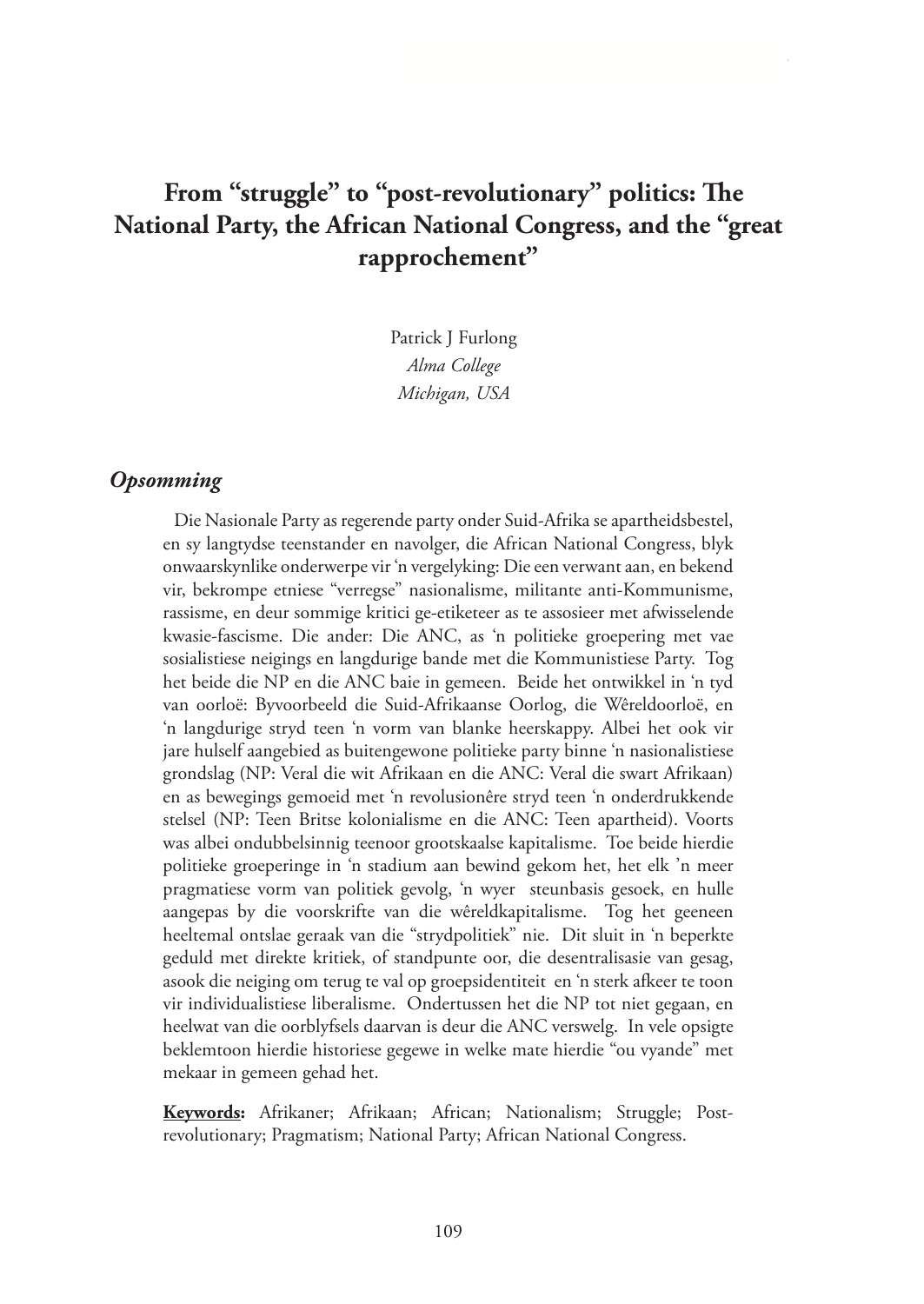## **Introduction**

South Africa's long-ruling National Party and its longtime foe and successor, the African National Congress, seem unlikely subjects for comparison. The NP, in power from 1948 to 1994, was associated with white Afrikaner rule, apartheid racism, militant anti-Communism, and at times even charges of quasi-fascism.1 The ANC, in contrast, led a decades-long anti-racist insurgency. Its socialist leanings became more explicit after in 1960 it was outlawed and, lacking Western support for armed struggle, turned in exile to Soviet sponsorship, strengthening existing ties to the South African Communist Party.<sup>2</sup>

This essay is not offered as a work of original, archive-based scholarship. It is more of a "thought-piece," exploring some possible parallels between these movements, however improbable given the above considerations, the idea for which was first prompted by the extraordinary rapprochement between the ANC and revamped "New" NP (renamed "New NP" in 1998 in the hope of stemming recent voting losses),<sup>3</sup> most of its leadership ultimately absorbed by the ANC after successive election defeats in 1999 and 2004.<sup>4</sup> The salience of that development seemed only underlined in May 2009 following the next election. Even the remnant in Parliament of the exclusivist Afrikaner nationalism once promoted by the NP, Pieter Mulder's Freedom Front Plus party, which had long held out for an Afrikaner homeland or *Volkstaat*, now also embraced the politics of rapprochement when Mulder accepted an invitation to join new President Jacob Zuma's government as a

<sup>1</sup> Compare WH Vatcher, *White laager: The rise of Afrikaner nationalism* (New York, FA Praeger, 1965); B Bunting, *The rise of the South African reich* (London, International Defence and Aid Fund, 1986; orig. pub. 1964); P Furlong, *Between crown and swastika: The impact of the radical right on the Afrikaner nationalist movement in the fascist era* (Middletown, Connecticut, Wesleyan University Press, 1991); D O'Meara, *Forty lost years: The apartheid state and the politics of the National Party 1948-1994* (Athens, Ohio, Ohio University Press, 1996).

<sup>2</sup> Compare F Meli, *A history of the ANC: South Africa belongs to us* (Bloomington and Indianopolis, Indiana University Press, 1988); H Holland, *The struggle: A history of the African National Congress* (New York: George Braziller, 1989); J Frederikse, *The unbreakable thread: Non-racialism in South Africa* (Bloomington and Indianapolis, Indiana University Press, 1990); S Ellis and T Sechaba, *Comrades against apartheid: The ANC & the South African Communist Party in exile* (Bloomington and Indianapolis, Indiana University Press, 1992).

<sup>3</sup> See *Versoening: Oorkom die verdeelde verlede - Aanvaar ons gedeelde toekoms* (NNP Federal Council, 2004) (available at http://www.nnp.co.za/HTML/home.asp, as accessed on 13 August 2004). The NP was renamed to stem voting losses. See W Breytenbach, "The new National Party", A Reynolds, *Election '99 South Africa: From Mandela to Mbeki* (New York, St. Martin's Press, 1999), p. 120.

<sup>4</sup> In August 2004, after winning 1.7% of the vote in the April election (compared with 20% in the 1994 first non-racial election), the NNP announced it would cease operations in the next few weeks, when party leader M van Schalkwyk applied for ANC membership, but exist in name until September 2005, when Parliament next allowed switching between parties. See M Wines, "South Africa dissolves party that was architect of apartheid", *New York Times*, 9 August 2004, p. A4.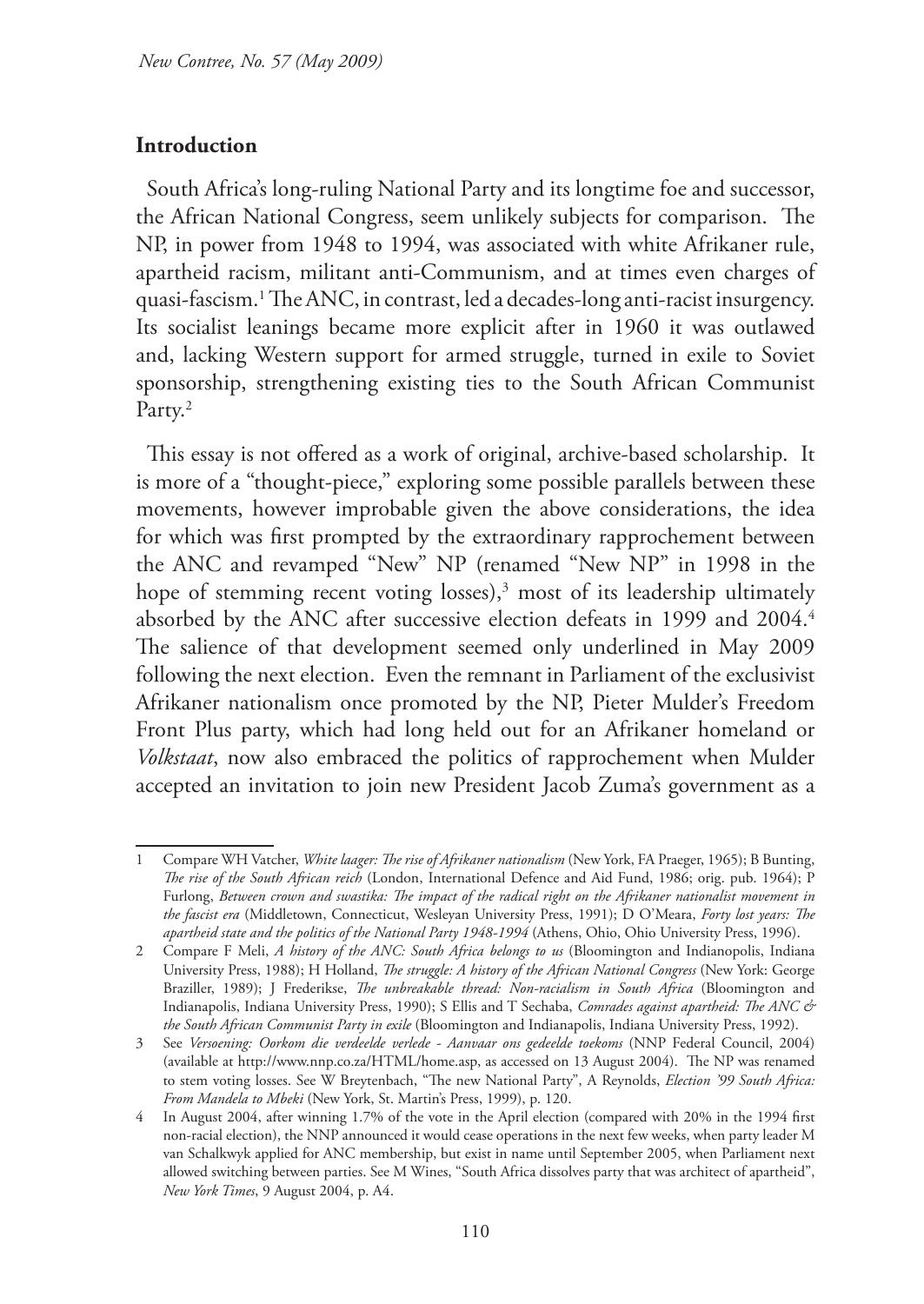## deputy minister.5

Were these movements really such opposites after all, or has the conservative commentator RW Johnson been proved correct in a 1996 article that "the continuities between Afrikaner and African nationalism are far greater than the discontinuities"?6 His piece predated the shift from the newly more liberal if still oppositionist NP led by FW De Klerk (after withdrawing from Nelson Mandela's post-1994 Government of National Unity in 1996) to the more overtly accommodationist NNP under Marthinus van Schalkwyk, who led what was left of his party into the ANC, but that development seems only to confirm RW Johnson's view.

After all, both long presented themselves not as ordinary political parties but as "national" (NP: white Afrikaner; ANC: African7 ) liberation movements in a revolutionary struggle against an oppressive system (NP: versus British colonialism, ANC: versus apartheid), and both were ambivalent about largescale capitalism. In power both adjusted to a more pragmatic politics, sought a more diverse base, and accommodated, albeit with some internal dissent, the dictates of global capitalism.

## **From "struggle" radical populism to "post-revolutionary" pragmatic capitalism**

RW Johnson noted the NP's curious whites-only "leftism" prior to its 1948 victory, including the goal of nationalizing the gold and diamond mines, hostility to "Jewish capitalists" and the white English-speaking upper class, and much rhetoric about "saving" poor Afrikaners. In practice, the apartheid regime soon showed the interests of its mainly petit bourgeois leaders -- many of them members of the secretive *Afrikaner Broederbond* (Afrikaner Brothers' Union or AB) - backing off nationalization and making a peace of sorts with English-speaking capitalists. Its turning the large public sector into an

<sup>5</sup> Anon., "DA: Mulder puts pension before principle", *Mail and Guardian online*, 11 May 2009 (available at http://www.mg.co.za/article/2009-05-11-da-mulder-puts-pension-before-principle, as accessed on 11 May 2009). On the protracted demise of the NP, see C van der Westhuizen, *White power & the rise and fall of the National Party* (Cape Town, Zebra Press, 2007), pp. 247-327; I Aucamp and J Swanepoel, *Einde van 'n groot party: 'n Vrystaatse perspektief op die (N)NP* (Allensnek, Morrison Befonds, 2007).

<sup>6</sup> RW Johnson, "The new South Africa", *National review*, 48(25), 31 December 1996, p. 25.

<sup>7</sup> Non-Africans (whites, mixed race "coloreds," and those of Indian descent) living in exile were admitted to the ANC only in 1969 and to the ANC national executive committee only in 1985. T Karis and G Gerhart, *From protest to challenge: A documentary history of African politics in South Africa, 1882-1990,* Vol.5 *– Nadir and resurgence, 1964-1979* (Pretoria, UNISA Press, 1997), p. 36.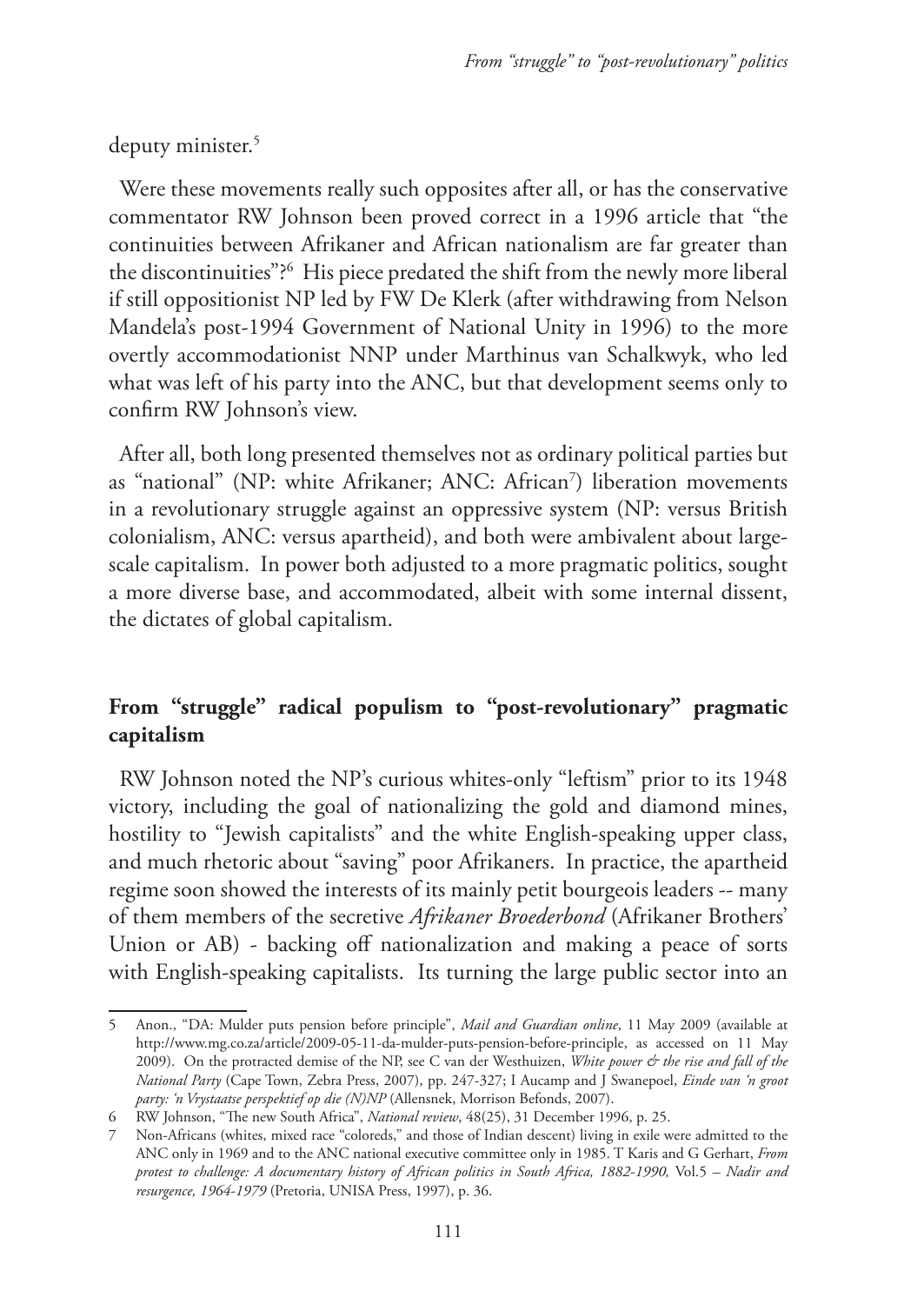Afrikaner preserve, blocking English-speakers' competition at one end and that from blacks at the other, merely enriched an expanding Afrikaner middle class.

The parallels with the post-apartheid era are, as RW Johnson comments, striking. The revolutionary ANC, led by "another class of teachers, trade unionists, lawyers, and clerics," made its own peace with capitalism, also not nationalizing the mines, focusing instead on aggressive "transformation" benefitting primarily the black petite bourgeoisie. RW Johnson argues that the once highly secretive South African Communist Party (which like the AB provided key Cabinet members) functioned like the AB had for the NP (as an elite vanguard group), although the SACP, like the AB, found that ideology often had to give way to pragmatism once in power. However, this was far more rapid in the case of ANC rule, while taking several decades in the apartheid era.<sup>8</sup>

RW Johnson's critique of the ANC's accommodating capitalism once in power is even more true for after Thabo Mbeki succeeded Mandela as president. Leftwing critics concur. John Saul derides Mbeki's "unqualified commitment to his chosen role of architect of South Africa's appeasement of capitalism...."9 Patrick Bond views the "neoliberal clique" in the ANC as the captives of global capitalism.10 As tensions grew between the Congress of South African Trade Unions (COSATU) and the Mbeki government, the former complained of an ANC leadership "drifting towards dictatorship" amidst efforts "to shift the ANC... from its radical character into a moderate, centre-left political party...."11 SACP General Secretary Blade Nzimande warned of "the triumph of money (greed, get-rich-quick mentality) over the will of the people" and "overlapping interests between some of our cadres in the echelons of the state and business."12 A 2006 CP discussion document described emerging black

<sup>8</sup> RW Johnson, "The new South Africa", *National review*, 48(25), 31 December 1996, pp. 25-26.

<sup>9</sup> J Saul, "Cry for the beloved country: The post-apartheid denouement", S Jacobs and R Calland, *Thabo Mbeki's World: The politics and ideology of the South African President* (London and New York, Zed Books, 2003), p. 48.

<sup>10</sup> P Bond, *Global capitalism: South Africa meets the World Bank, IMF and international finance* (Cape Town, University of Cape Town Press, 2001), pp. 280-81.

<sup>11</sup> M Letsoalo and V Robinson, "Cosatu warns against Mbeki dictatorship", *Mail and Guardian online*, 25 May 2006 (available at http:www.mg.co.za/articlePage.aspx?articleid=272738&area=insight/insight/insight\_ national/, as accessed on 26 May 2006).

<sup>12</sup> B Nzimande, "Assessing options of the working class and its relationship to state power in a democratic South Africa: Address to NUM congress, 24 May 2006, Gallagher Estate, Midrand" (available at http://www.sacp.org. za/ index.php?option=com\_content&task=view&id=1490&Itemid=100, as accessed on 26 May 2006).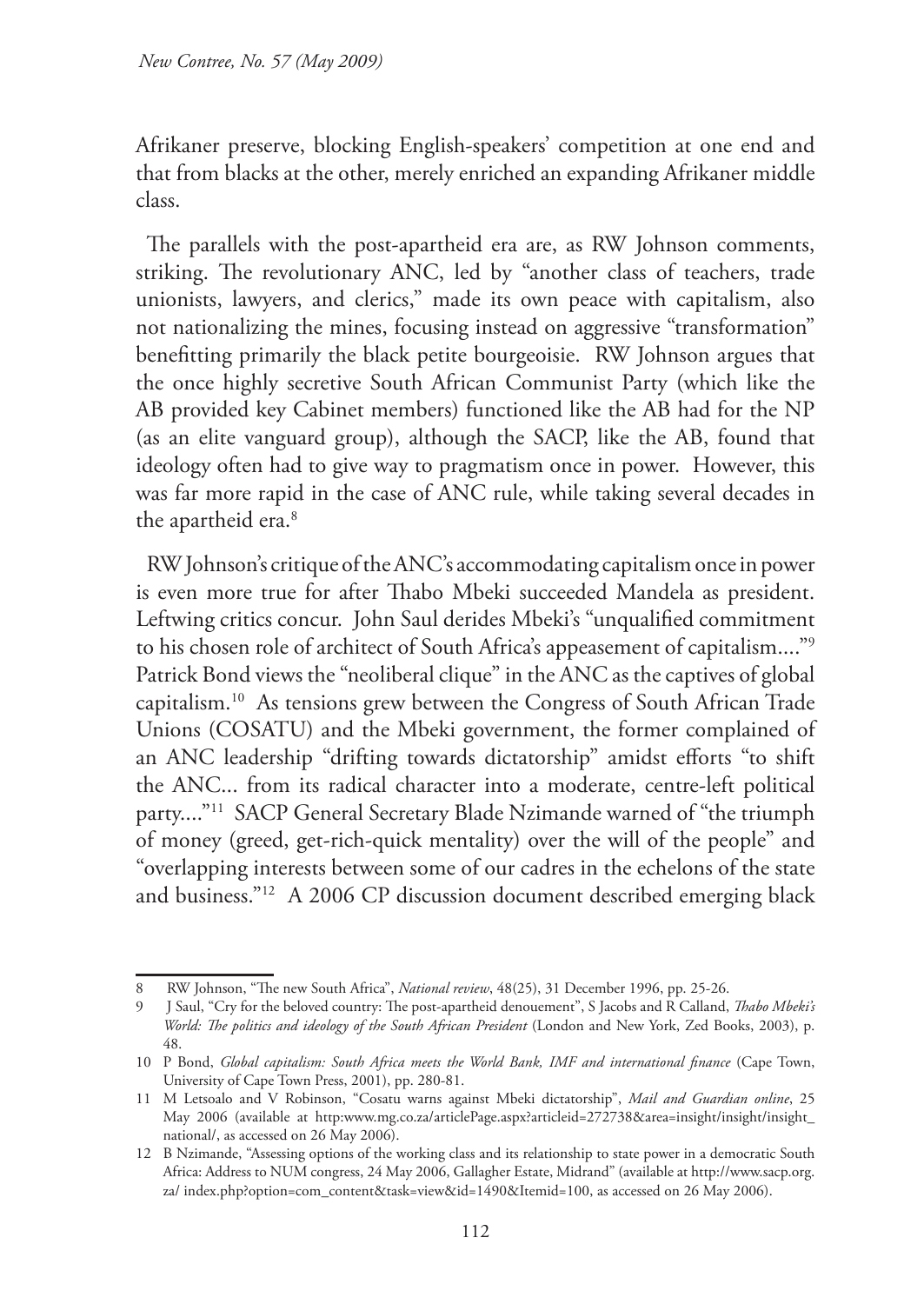capitalists as "parasitic" in "reliance on and symbiotic relation with the upper echelons of the state apparatus"13 - parallelling the rise of Afrikaner capitalism after the NP coming to power in 1948.

In some ways, the growing divide between the populist left (SACP, COSATU, and ANC Youth League hardliners in particular) and the more pro-business wing of the ANC and its close allies, the newly wealthy beneficiaries of the post-1994 government's "Black Economic Empowerment" program, parallels those noted by Dan O'Meara between the traditionalist petit bourgeois and working class *verkrampte* ("narrow") NP hardliners in the AB (and Afrikaner trade unions) and the emerging pragmatic *verligte* ("enlightened") aggressive, self-confident *nouveau riche* capitalists.<sup>14</sup> The latter benefitted most from the NP's own Afrikaner economic empowerment program, emerging dominant in the PW Botha era from 1978, when the NP regime tried to marry a "reformed" apartheid to the realities of modern capitalism.

## **The "politics of struggle": Nationalism, anti-imperialism, liberation, and the crucible of war**

The history of the ANC and NP during their respective "liberation struggles" suggests why they eventually found more in common with each other than, for instance, with South African liberals. Both parties were shaped deeply by wars and associated brutalization, not least due to the notion that as the bloodied banner-bearer of the "nation," the NP or Congress was no ordinary party, but the political embodiment of a righteous "national" struggle. The exact meaning of the "nation" embodied by the party was often unclear, varying over time and by audience. Did the NP mean committed "Afrikaner nationalists" (as in the NP ca.1948), all Afrikaners, all whites committed to South Africa (NP founder JBM Hertzog's definition of "Afrikaner"), or later all supporters of "Western Christian" values, as the NP moved from a narrowly ethnic to a white nationalist to (in the early 1990s) a broad Christian Democrat-style party? Did the ANC, long riven by debate on the "national question," mean committed "African nationalists," all "African" blacks, all South African blacks- including mixed race "Coloureds" and "Indians"- or all

<sup>13</sup> Special edition of *Bua Komanisi: Information bulletin of the central committee of the Communist Party*, 5 (1), May 2006, p. 25.

<sup>14</sup> D O'Meara, *Volkskapitalisme: Class, capital and ideology in the development of Afrikaner nationalism, 1934-1948*  (Johannesburg, Ravan, 1983), p. 251.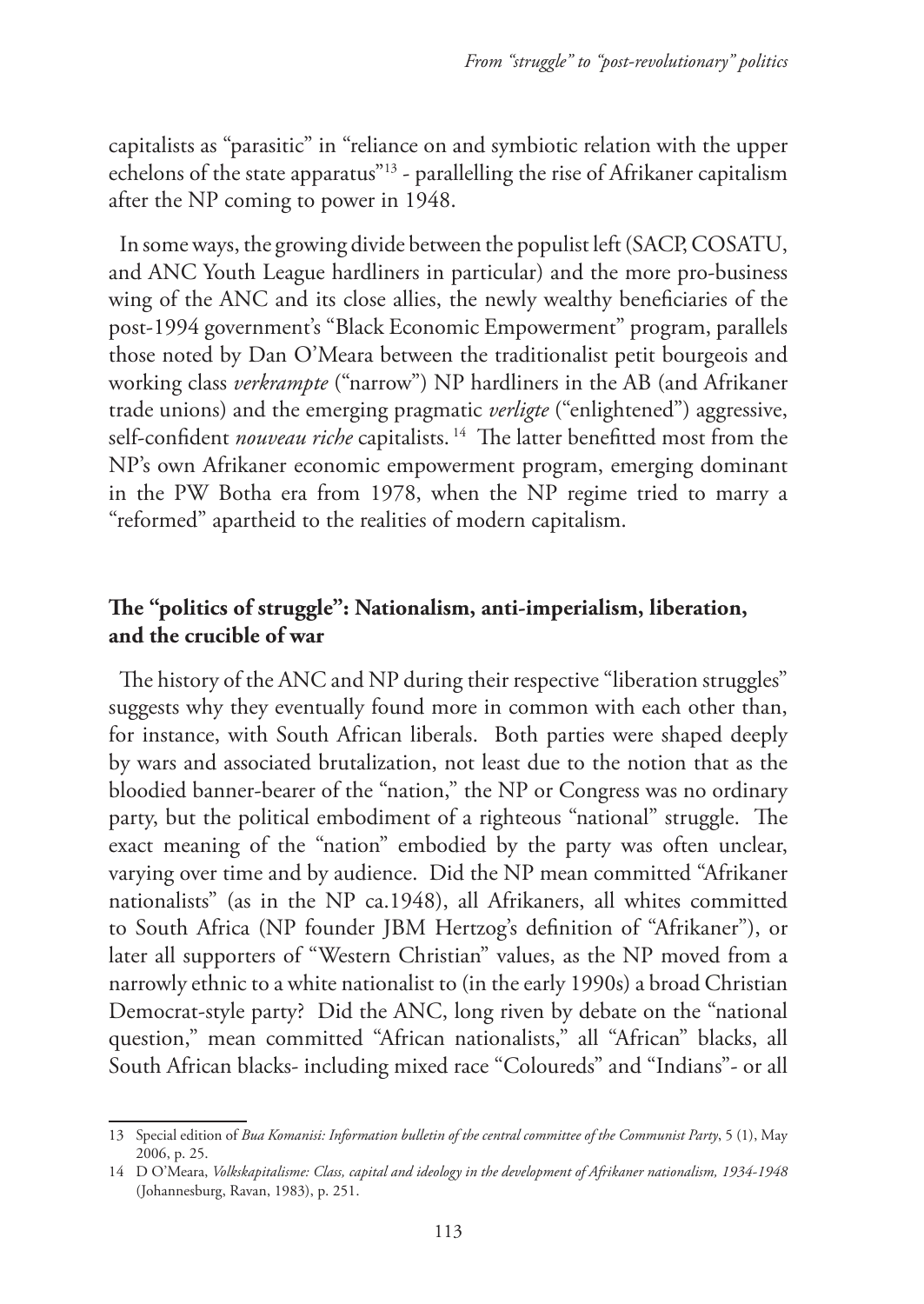## "progressive" South Africans?15

The notion of uniquely embodying a "national" struggle is less contested, if more familiar in the case of the ANC as an armed liberation movement that had difficulty adjusting to conventional party politics after its unbanning in 1990. The ANC's 1979 "Green Book" alluded to the view of the ANC as not a party in the ordinary sense, but a broad national movement.<sup>16</sup> Mandela acknowledged in his memoirs that one of the ANC's most demanding tasks in 1990 was "to transform an illegal underground liberation movement into a legal mass political party."17

Yet the NP also viewed itself as a liberation movement, even if in opposition (1914-24, 1934-48) - it ruled in coalition with the English-speaking Labour Party and the more "centrist" South African Party from 1924 to 1933 - it never openly embraced violence against the still "imperialist"- dominated state. As Malan told the 1941 NP Congress, "We are no ordinary partypolitical organization. We occupy a central position in our Afrikaner *volk* (people's) life... we have our party to thank for our national consciousness, our language rights, our Afrikaans National newspapers, the expansion of our freedom, our republican aim and struggle, our united *volk* will for the preservation of our white civilization...."<sup>18</sup>

Afrikaner nationalism certainly was shaped by wars and other violent episodes, just as African nationalism was shaped by earlier anti-colonial wars, the world wars, later anti-segregationist campaigns, and the later armed "struggle." Both viewed their struggles as against not just internal foes, but broader "imperialism." Ironically, to the ANC the NP regime was an agent of imperialism; in 1970 ANC president Oliver Tambo told the Non-aligned States:<sup>19</sup>

The South African white minority regime has over the past few years matured to become a fully fledged member of the imperialist conspiracy [including France, the United States, Portugal, West Germany, and Japan];

<sup>15</sup> See footnote 7.

<sup>16</sup> As quoted in *Bua Komanisi*, 5(1), May 2006, p. 6.

<sup>17</sup> N Mandela, *Long walk to freedom: The autobiography of Nelson Mandela* (London, Little and Brown, 1994), p. 584. As he confessed in 1997, "ours was not a planned entry into government...." See G Hawker, "Political leadership in the ANC: The South African provinces 1994-1999", *Journal of Modern African Studies*, 38(4), December 2000, p. 639.

<sup>18</sup> "Die party is moeder", Speech, Union congress of NP, 3 June 1941; SW Pienaar, SW Pienaar and JJJ Scholtz, *Glo in u volk: Dr DF Malan as redenaar 1908-1954* (Cape Town, Tafelberg, 1964), pp. 38-39.

<sup>19</sup> O Tambo, "South Africa and imperialism: Statement to the preparatory meeting of the non-aligned states, May 1970", A Tambo, *Preparing for power: Oliver Tambo speaks* (New York, George Braziller, 1988), p. 64.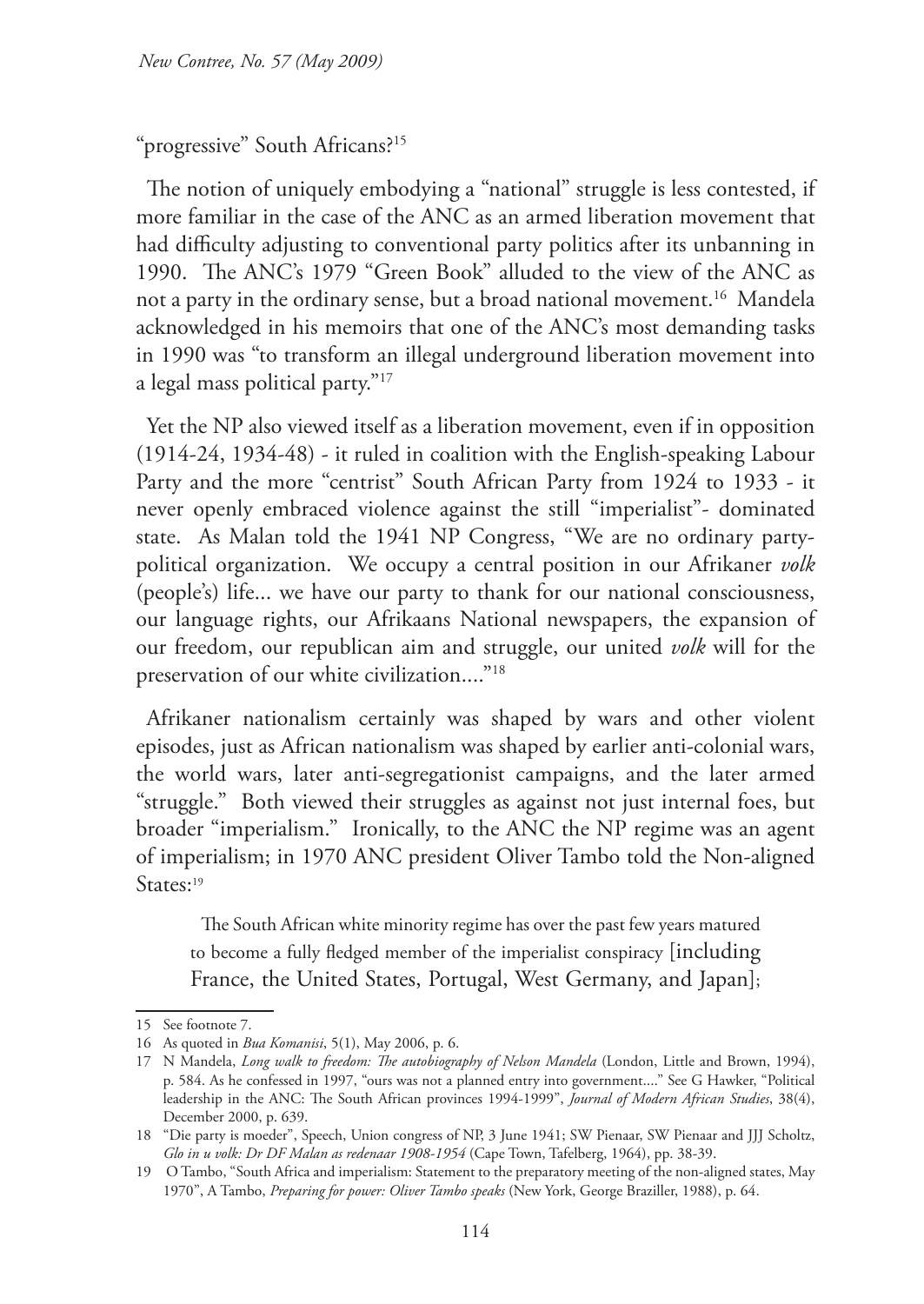this criminal conspiracy [aimed] at regaining lost colonial territories and countries, the plunder of and exploitation of the peoples and resources of their country, and the perpetuation of a system of amassing fabulous profits for industrial and armaments monopolies.

Yet this has echoes of a Malan speech to the 1942 NP congress, describing the NP as "the antipode (*teenvoeter*) of capitalism and *volk* exploitation" and attacking "British imperialism" for causing such destruction in South Africa and wanting to tie Afrikaners to the "leading strings" (*leiband*) of another land, whether Britain or the United States.<sup>20</sup>

Afrikaner nationalists were inspired by British treatment of the "Boers," the Afrikaners of the Orange Free State and the Zuid Afrikaanse Republiek (ZAR), in the South African War (1899-1902), when thousands died in concentration camps and Boer farms were laid waste. Afterwards, as after a shorter war in 1880-1881 between Britain and the Transvaal, Afrikaner intellectuals rallied around a new, broader consciousness distinct from "Cape Dutch"; "Free Stater" or "Transvaler," focused on the emerging Afrikaans *patois*. 21 Rodney Davenport has argued that in the negotiations that led to the Union of South Africa in 1910, Afrikaner leaders rejected any coalition with the English-speaking "Unionists," believing that intra-white conciliation was only possible via "annihilating" the Unionist opposition and that: "The only acceptable organization for bringing the white groups together ...was one over which they exercised control."22 This stance was shaped by war: "It would have been asking a lot of a community which had recently paid in suffering for its lack of power to suggest that it should now relax its grip on the power which it had now acquired."23 This position foreshadowed that of the ANC in post-1990 negotiations with De Klerk's NP government: the ANC insisted on clear primacy in any "power-sharing" arrangement, rejecting minority "group rights" or some type of white veto.<sup>24</sup> War and struggle shaped even more the early NP, representing a yet narrower strand of Afrikaner nationalism than that of those negotiating the agreement on Union such as General Louis Botha, and founded in 1914 by JBM

<sup>20</sup> DF Malan, "Opmars na die republiek", Policy speech, Union congress of NP, 16 September 1942; SW Pienaar and JJJ Scholtz, *Glo in u volk,* pp. 43, 49.

<sup>21</sup> FA van Jaarsveld, "Die onstaan van die Afrikaanse geskiedskrywing", *Geskiedkundige verkenninge* (Pretoria, JL van Schaik, 1974), pp. 40-50.

<sup>22</sup> TRH Davenport, *The Afrikaner Bond, 1880-1911* (Cape Town et.al, Oxford University Press, 1966), p. 328.

<sup>23</sup> TRH Davenport, *The Afrikaner Bond*, p. 328.

<sup>24</sup> A Sparks, *Tomorrow is another country: The inside story of South Africa's negotiated revolution* (Wynberg and Sandton, Struik, 1994), pp.126-129; N Mandela, *Long walk to freedom*, p. 569.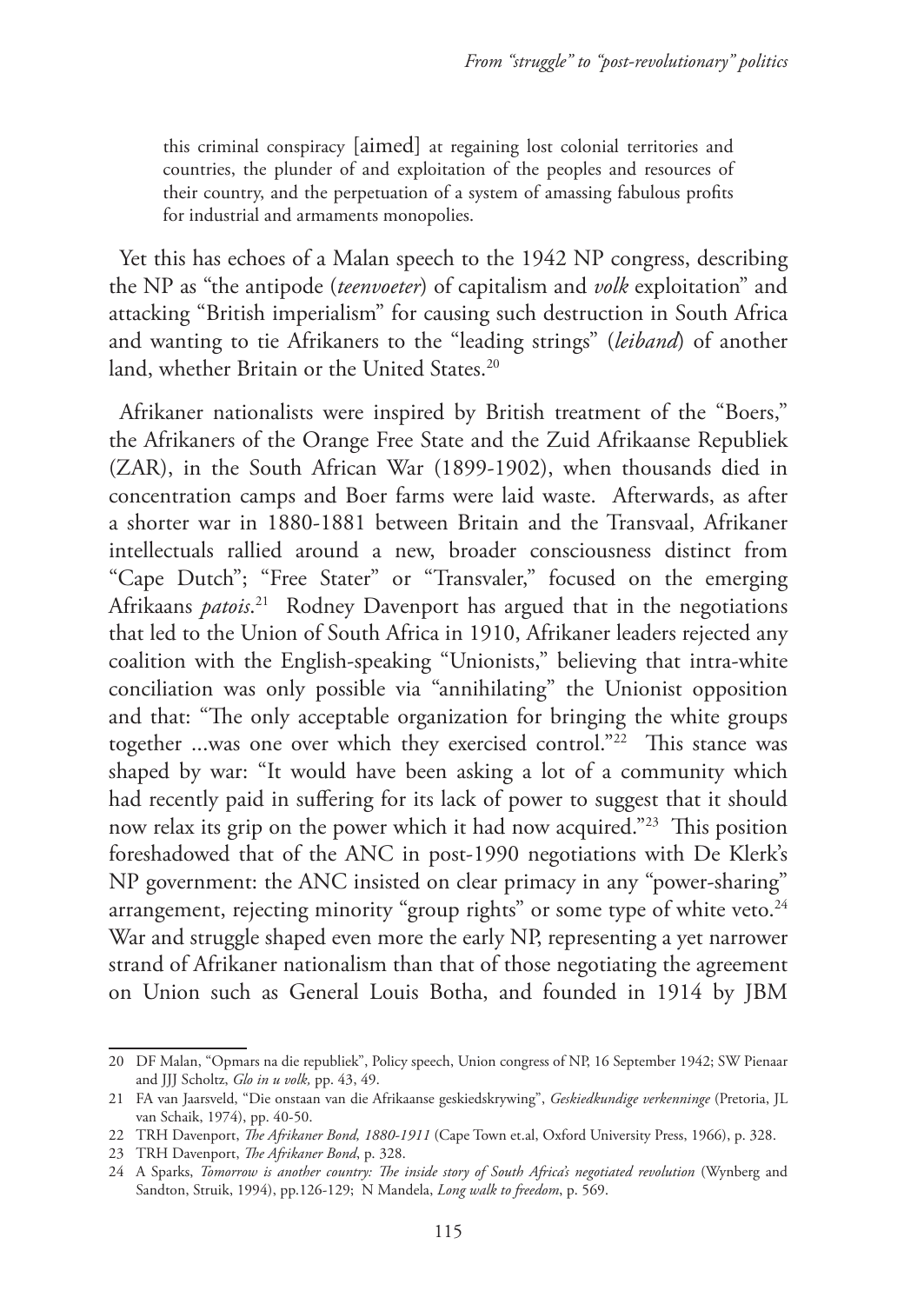Hertzog, another South African War Boer commander, benefitted greatly from elections a few months later after a brief but bloody Afrikaner rebellion against South African participation in the First World War. It swept to power in the 1924 elections on a tide of anger against the government's crushing of a still more violent white worker revolt in 1922. After Hertzog reconciled with moderate Afrikaners and English-speakers in the 1930s to form the United Party, the NP leader in the Cape Province, Daniel Malan, remained behind with hard-line elements as the "Purified" NP, the core of the party that came to power in 1948.

The Second World War was crucial in mobilizing divided Afrikaner nationalists, as Prime Minister Jan Smuts led South Africa into the war on the Allied side, despite bitter NP opposition; Hermann Giliomee recently argued that the war was more important than the apartheid platform in Malan's 1948 victory.25 Malan, in the 1941 speech depicting the party as the "mother" of the Afrikaner nation, compared Smuts's alleged efforts to threaten, persecute and oppress the pro-neutral NP with those of British imperialists who, despite "all of the armed might of the British Empire and "all the barbaric methods of the [also called the Second English War]" South African War, could not break the back of Afrikanerdom."26 The post-1948 government introduced apartheid, the first all-Afrikaner cabinet, and a republic outside the British Commonwealth, marking the triumph of the struggle against the "English" foe and its likely successor as the primary designated enemy of Afrikaner nationalism, the increasingly politicized, urbanizing black majority.

Although the NP had not become, as many have charged, a "fascist" party,  $27$ its complex relationship in the late 1930s and early 1940s with radical Right movements such as the *Ossewabrandwag* (Ox-Wagon Guard or OB) and Greyshirts, and the presence inside the NP in the early war years of a fascist caucus, the New Order, did not leave it untouched, helping give it its more authoritarian, "revolutionary" flavor in the run-up to coming to power in 1948 (at least relative to Hertzog's old NP), even though more radical aspects of its rhetoric (such as nationalizing mines) became less apparent after consolidating power.<sup>28</sup>

<sup>25</sup> H Giliomee, *The Afrikaners: Biography of a people* (Charlottesville, Virginia, University of Virginia Press, 2003), pp. 440, 446.

<sup>26</sup> DF Malan, "Die party is moeder", SW Pienaar; JJJ Scholtz, *Glo in u volk*, p. 38.

<sup>27</sup> R Bunting's *Rise of the South African reich* is the most sustained exposition of this view.

<sup>28</sup> This is the central thesis of *Between crown and swastika*.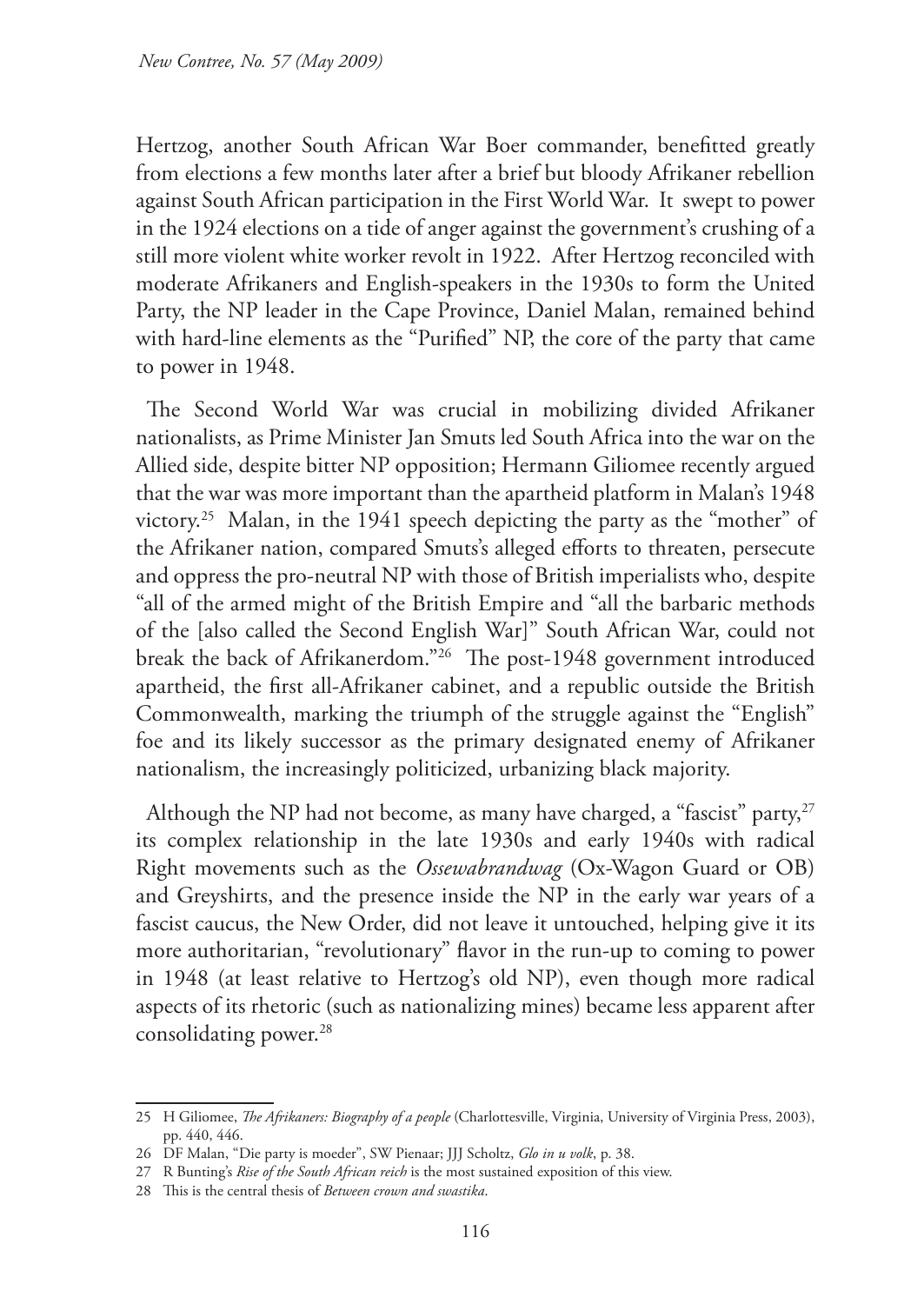There are parallels with the impact on the ANC of its own "wartime" (i.e. during the armed phase of the liberation struggle) relationship with the SACP, imparting a revolutionary, sometimes authoritarian flavor that lessened after 1990, but which did not wholly disappear. In one of his frequent attacks on "reactionary" liberals, Thabo Mbeki asserted that "No revolution is possible without revolutionaries" and, regarding countering liberal efforts to promote their vision of change, warned that "To ensure the victory of the national democratic revolution, this is a struggle we must and will continue to take on, namely the political and ideological struggle to determine the dominant ideas for the transformation of our society."29

The ANC-led armed struggle from the 1960s onward re-shaped the NP differently from the old Boer-British struggle, encouraging it to reach out beyond its Afrikaner core to other whites and, in the 1980s, even to "brown" ("Indian" and mixed race) and black collaborators, to join the struggle against "the Total Onslaught" (by "international Communism" and its alleged liberal fellow-travellers), a concept used by PW Botha's increasingly militarized regime to justify armed intervention in neighboring states, sending the army into black townships, and, despite denials, even torture and death squads. Ironically, this paralleled the ANC admitting non-Africans, even whites, including in leadership, as it moved from pre-exile "multi-racialism" (when the ANC led a broad "Congress alliance" including the South African Indian Congress, the South African Colored People's organization, and the small leftwing white Congress of Democrats) to the "non-racialism" of a single party, while permitting the separate existence (with dual membership) of the SACP and later the newly formed COSATU in a new alliance.

### **The problem of violence**

If the NP in opposition officially distanced itself from violent resistance by more extreme Afrikaner nationalists (the rebels of 1914 or 1922 or the OB, with its associated *Stormjaer* (Stormtrooper) "saboteurs", this was always a complex relationship (state-sanctioned violence once in power is a different issue: note De Klerk's discomfort with and Botha's hostility to the Truth and

<sup>29</sup> T Mbeki, "Letter from the president: I-Freedom Charter – bakhala ngayo emazweni!", *ANC today: Online voice of the African National Congress*, 5(1), pp. 7-13 January 2005 (available at http://www.anc.org.za/ancdocs/ anctoday/2005/at01.htm, as accessed on 4 January 2006).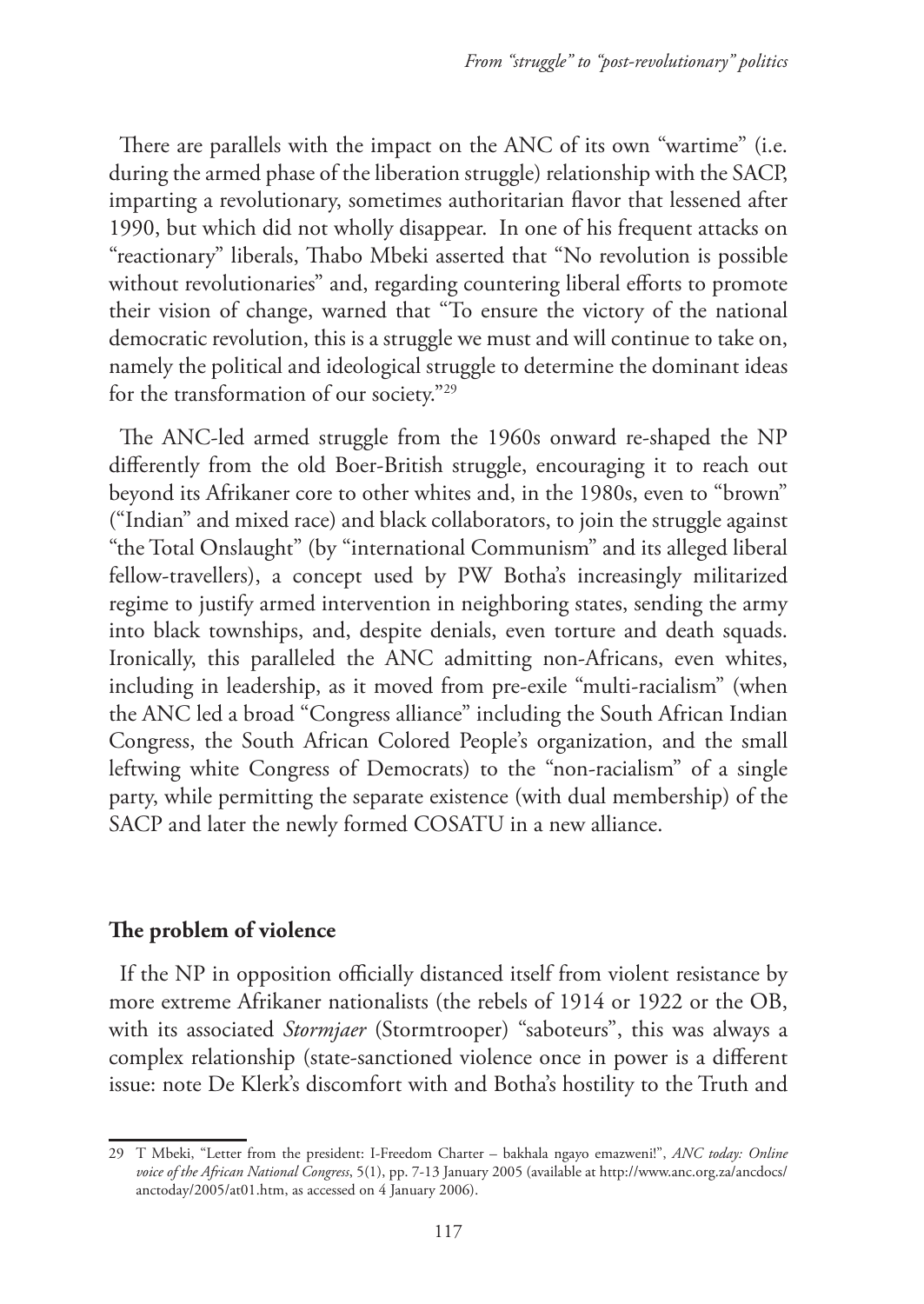Reconciliation Commission).<sup>30</sup> The NP benefitted at the polls in 1915 and 1924, as in 1943 and 1948, from its sympathy for reducing the penalties imposed on those "persecuted" by the state, such as the jailed rebels of 1914 or convicted OB saboteurs, and from its outrage at such state actions. One of Malan's first steps on coming to power in 1948 was to free pro-Axis prisoners: Eric Holm, who broadcast pro-Nazi propaganda to South Africa during World War II, OB members Julian Visser and HS van Blerk, instigators of a deadly post office bombing in the war, and Robey Leibbrandt, a Nazi agent who sought to assassinate Smuts and set up a puppet regime.<sup>31</sup>

The ANC, like the NP, had a long history while in opposition of rejecting revolutionary violence against those in power. For nearly forty years after its founding in 1912 the ANC was remarkably conservative, relying primarily on petitions, letter-writing, and deputations to state officials. It took repeated arrests, failure to reward blacks for their support in two world wars,<sup>32</sup> the unsuccessful five year-long "Treason Trial" of the leaders of the ANC and its allies, police mass shootings such as at Sharpeville in 1960, and outlawing the major liberation organizations that year to push Congress into backing a limited armed struggle, initially avoiding civilian targets. As Mandela insisted at his 1964 trial, the ANC stood for non-violent struggle even after shifting in 1949 from "strictly constitutional means of protest" to Gandhian mass nonviolent defiance and chose armed struggle only when "all lawful modes of opposition" were outlawed and crushed by force: "We did not want interracial war, and tried to avoid it to the last minute."33

Yet these last words hint at the complexity of the ANC's position on revolutionary violence too, as it came to accept "collateral damage" and strikes against "soft" targets. When in 1983 an ANC bombing of air force headquarters in Pretoria killed and injured many black passersby, ANC President Oliver Tambo dismissed white critics' "crocodile tears":34

<sup>30</sup> FW de Klerk, *The last trek - A new beginning: The autobiography* (London, Macmillan, 1998), pp. 371-385.

<sup>31</sup> P Furlong, *Between crown and swastika*, p. 244; PJ van der Schyff, *Die Ossewabrandwag: Vuurtjie in droë gras* (Dept. of History, Potchefstroom University, 1991), pp. 233-34; GC Visser, *OB: Traitors or patriots*? (Johannesburg, Macmillan, South Africa, 1976), p. 196.

<sup>32</sup> A Grundlingh, *Fighting their own war: South African blacks and the First World War* (Johannesburg, Ravan, 1987); P Furlong, "The bonds of war: The African National Congress, the Communist Party of South Africa and the threat of `fascism'", *South African Historical Journal*, 36, May 1997, pp. 68-87.

<sup>33</sup> N Mandela, "I am prepared to die: Statement from the dock at the opening of the defence case in the Rivonia trial, Pretoria Supreme Court, 20 April 1964", K Asmal, D Chidester, and W James, *Nelson Mandela in his own words* (New York and Boston, Little and Brown, 2003), pp. 28-29.

<sup>34</sup> "Our bases are inside South Africa: An interview with Carlos Cordosa of the Mozambique Information Agency, July 1983", A Tambo, *Preparing for power*, pp. 164-165.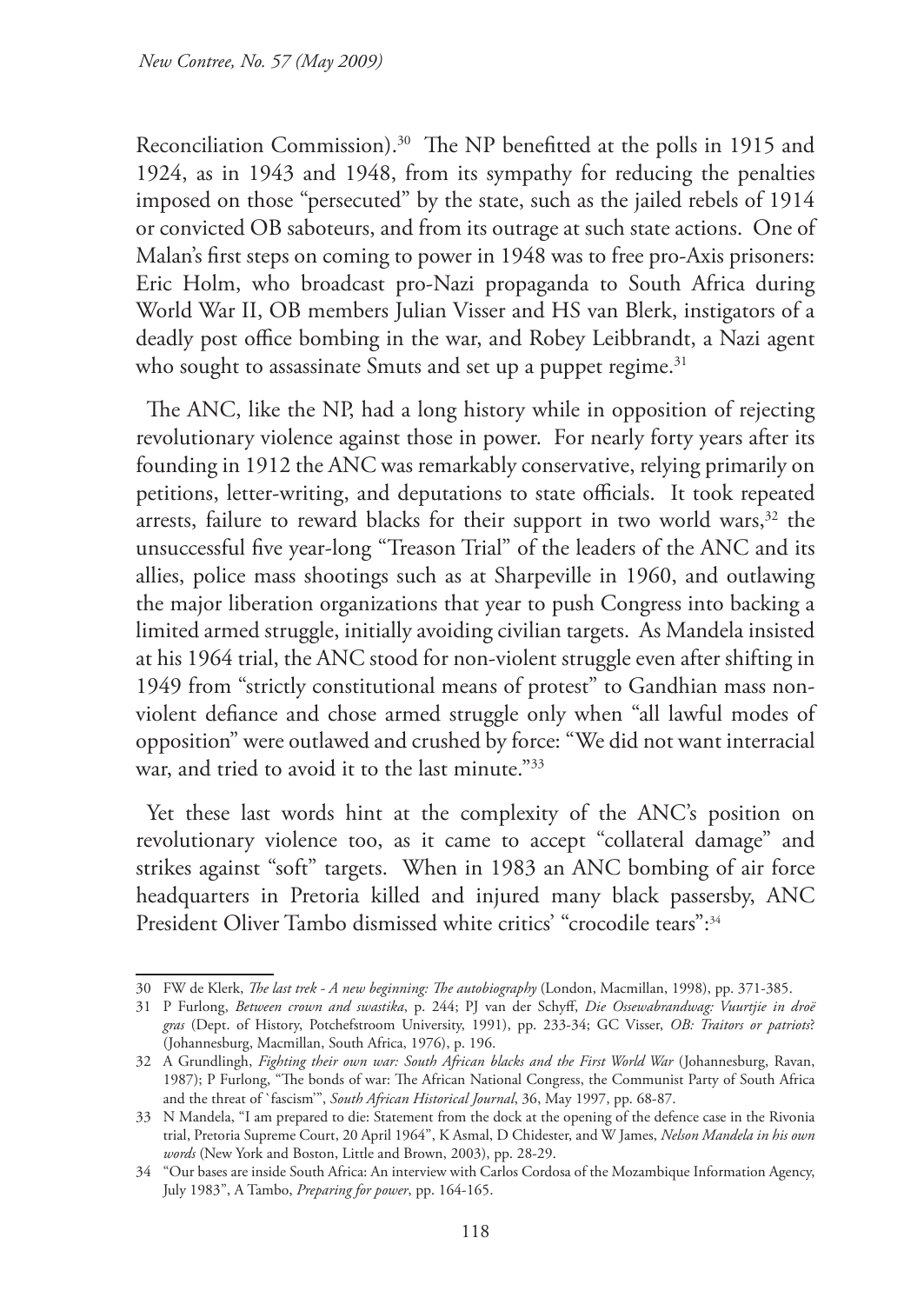The innocent were injured by the apartheid system itself, and as our own struggle intensifies more innocent people are going to get hurt...the exploited masses accepted that those of them who died were simply casualties...

When in April 2006, liberal Democratic Alliance Cape Town Mayor Helen Zille was assaulted by ANC supporters, some Congress officials' defence was that she had not sought permission to be in an ANC-dominated area.<sup>35</sup>

Like the NP, the ANC hastened once it had the power to do so to organize the release of political prisoners, including ones jailed for violence against civilians. After 1990, in a move reminiscent of Malan's 1948 amnesty, the ANC insisted in negotiations with the De Klerk regime that it release prisoners, including those involved in killings that matched some of the worst excesses of apartheid regime death squads, such as the bombing of a bar or "necklace" murders (burning with a petrol-soaked tire around the neck) of alleged collaborators.<sup>36</sup>

#### **After the revolution...**

## *The political economy of patronage...*

Despite the NP's accommodating large-scale capitalism after 1948, *contra* RW Johnson, it did not embrace truly free market approaches, remaining as leery of "neo-liberal" economics as the ANC of the 1990s. Walter Williams has argued that capitalism and apartheid, far from being bedfellows, were antithetical, insofar as apartheid involved "extensive government allocation of resources and significant restrictions on exchange."37 From 1948 to the early 1990s the NP, seeking to uplift the previously relatively poor Afrikaners, shifted some 57% of fixed assets to state ownership.<sup>38</sup> Apartheid required a massive expansion of the state bureaucracy and of the state into the economy, using regulation, licensing and investment to help Afrikaner business. By 1970 half of economically active Afrikaners (versus 17% of English-speaking whites) worked in the public and semi-public sectors.<sup>39</sup> Only in 1987, on

<sup>35</sup> T Leon, "Democracy begins at home, Mr President," *SA TODAY*, 22 September 2006 (available at http://www. da.org.za/da/Site/Eng/satoday/ print\_satoday.asp?SATodayID=201, as accessed on 24 September 2006).

<sup>36</sup> FW De Klerk, *The last trek*, pp. 250-251.

<sup>37</sup> W Williams, *South Africa's war against capitalism* (Johannesburg, Juta, 1990), p. 4.

<sup>38</sup> RM Price, *The apartheid state in crisis: Political transformation in South Africa 1975-1990* (New York and Oxford, Oxford University Press, 1991), p. 289.

<sup>39</sup> RM Price, *The apartheid state in crisis*, p. 25.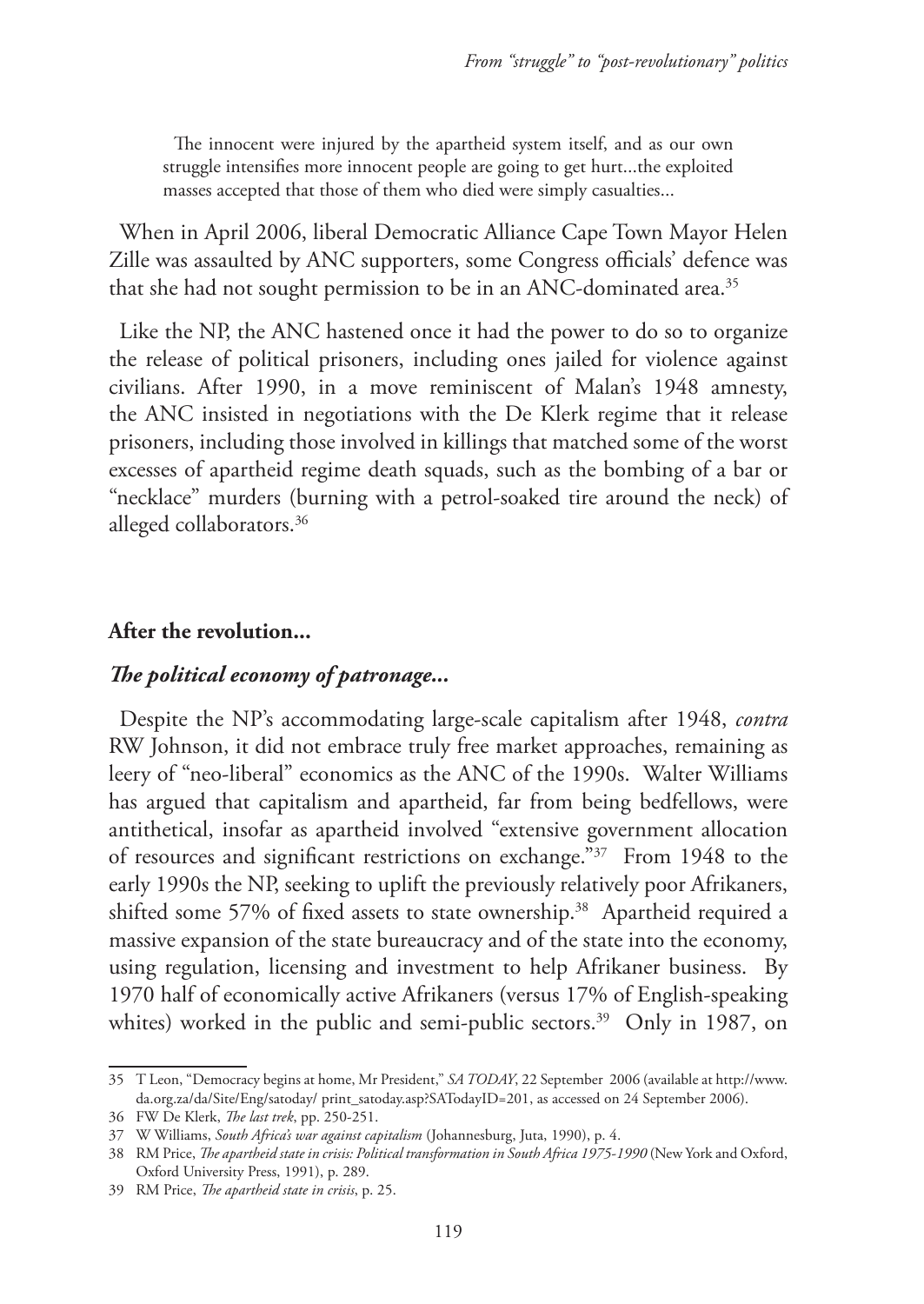the eve of black majority rule, did the NP government decide to deregulate and privatize the huge parastatal sector, a longtime job haven for whites and especially Afrikaners, including the post office, railways and harbors, state airline, nuclear energy, electricity, and iron and steel production. This may have been as much for political reasons, anticipating the transfer of state assets into ANC hands, as due to a change in economic philosophy.40

Ironically, the ANC protested loudly, hoping once in power to steer to its supporters the same patronage the NP had once used. Yet after coming to power in 1994 its stance toward capitalism was, again reminiscent of the old NP, ambivalent. Indeed, Sampie Terreblanche argues for considerable continuity between the increasingly cosy relationship between the NP and corporate interests in the last two decades (the "reform" phase) of apartheid and the increasingly similar relationship between the ANC and neo-liberal big capitalists, especially after the signing in late 1993 of a secret protocol between big business, NP government, and ANC leaders, reading like a corporate sector wish list, and a "curtain-raiser" for the ANC's 1996 shift from its 1994 "Reconstruction and Development Program" to the more business-friendly "Growth, Employment and Redistribution" strategy.41

## *...Exclusive versus inclusive nationalism*

Yet neither party completely shook off the "politics of struggle," including limited tolerance for forthright criticism or de-centralization of power, a tendency under attack to fall back on group identity, and a visceral dislike for incremental reformist, individualistic liberalism. The NP had abandoned its "Afrikaner first" ethnic nationalism only with difficulty. As late as 1973 the government, despite recent efforts to attract foreign capital by for instance giving large coal export allocations to oil companies such as Shell, decided to restrict to 50% foreign shares in banks and insurance companies. The English-speaking whites, despite voting in larger numbers for the NP, remained at the fringes of government, and while the state still tried to limit English economic power by, for instance, in 1977 backing off selling a huge manganese producer, Samancor, when the highest bidder was the

<sup>40</sup> JJ Hentz, "The two faces of privatisation: Political and economic logics in transitional South Africa," *Journal of Modern African Studies*, 38(2), 2000, pp. 203-223.

<sup>41</sup> S Terreblanche, *A history of inequality in South Africa, 1652-2002* (Scottsville, University of Natal Press, 2002), pp. 96-97.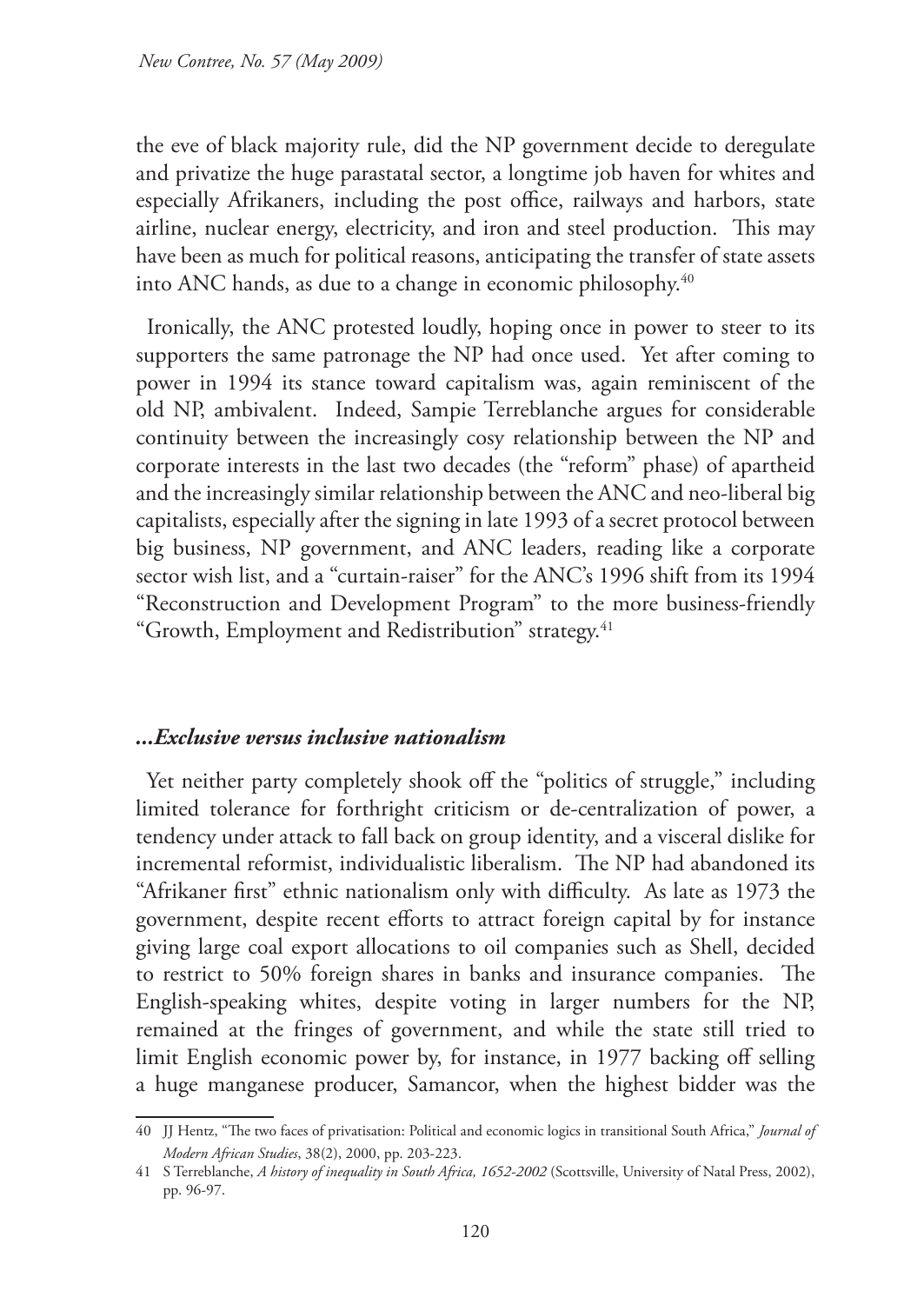leading "English" company, the Anglo-American Corporation, and blocked the merger of the two biggest English-speaking newspaper companies; at the same time the Afrikaans press obtained very profitable government printing contracts, such as for telephone directories.<sup>42</sup> All of this has parallels in the vast bureaucratic complexities of satisfying the ANC's "Broad-Based Black Economic Empowerment Codes," which mandate multiple forms of assessing private capital's compliance with the ANC's own patronage machine.<sup>43</sup>

Although even in the early apartheid era the NP tried to entice votes by English-speaking whites, the most they could hope for in political rewards, even in the 1980s "reform" era, was a token Cabinet seat, long held by Owen Horwood, and a deputy ministership or two. The top level of government was an Afrikaner preserve. In Mbeki's cabinet, an essentially African preserve, the parallel was perhaps Van Schalkwyk's lone Afrikaner seat (other "white" ministers were English-speakers with old "struggle" credentials, primarily in the SACP).<sup>44</sup>

The ANC might, ironically, have adopted a yet more overt African nationalism once in power were it not for Joe Slovo's SACP, which under Slovo pushed for "reconciliation, power sharing and economic accommodation" of fearful whites' interests.<sup>45</sup> It was Slovo, central to the armed wing of the ANC, Unkhonto we Sizwe, who proposed in July 1990, against strong objections in the ANC National Executive Committee, that Congress suspend the armed struggle to promote a climate conducive to negotiations.<sup>46</sup>

The issue of perceived African domination, however, not only led to tensions with whites, but to the perception among many "Coloureds" that, just as they were insufficiently "white" under the NP regime, so had they become marginalized as insufficiently black.<sup>47</sup> This led after 1994 to many

<sup>42</sup> M Lipton, *Capitalism and apartheid: South Africa, 1910-1986* (Aldershot, Hampshire, England, Wildwood House, 1986), pp. 312-313.

<sup>43</sup> B Terblanche, "ABC of BEE for small business", *Mail & Guardian online*, 9 October 2006 (available at http:// www.mg.co.za/printPage.aspx?area=/ insight\_\_economy\_\_business/&articleId=286155>, as accessed on 10 October 2006).

<sup>44</sup> In May 2006 23 of 28 cabinet members were African, three white, one mixed race "Colored," and one "Indian." There was more diversity at deputy minister level, including among 21 positions 6 whites, including 4 Afrikaners. See Lists of ministers and deputy ministers on South African government website (available at http://www.info. gov.za/leaders/depmin/index.html>, as accessed on 24 September 2006).

<sup>45</sup> H Adam, F van Zyl Slabbert, and K Moodley, *Comrades in business: Post-liberation politics in South Africa* (Cape Town, Tafelberg, 1997), p. 45.

<sup>46</sup> N Mandela, *Long walk to freedom*, p. 576.

<sup>47</sup> See M Adhikari's work on this subject, *Not white enough, not black enough: Racial identity in the South African coloured community* (Athens, Ohio, Ohio University Press, 2005).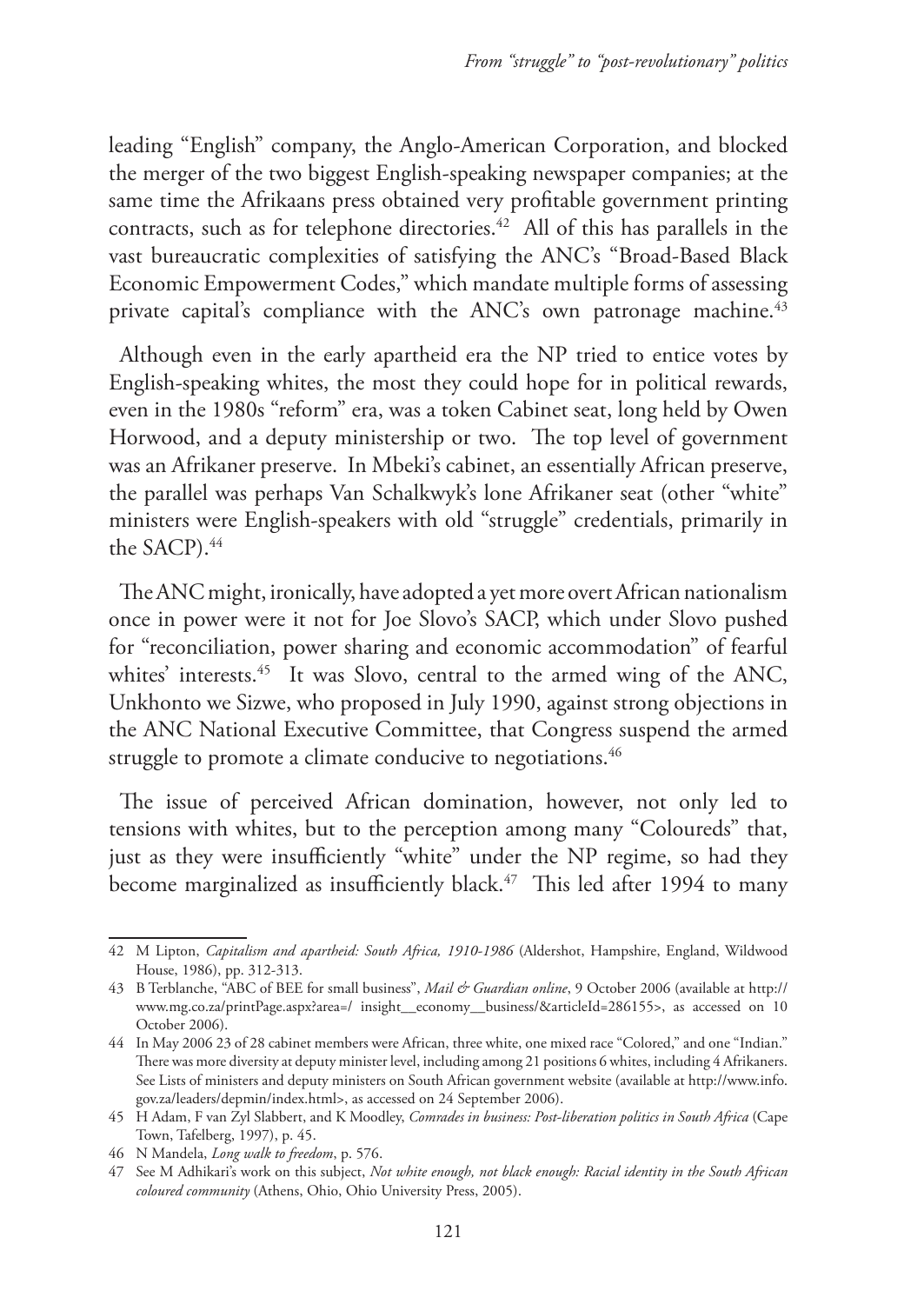Coloureds (the great majority speaking Afrikaans at home) backing the newly "deracialized" NP, led by De Klerk, by then widely viewed in such circles as a liberator.<sup>48</sup> However, De Klerk's retirement in 1997 undercut Colored support in the 1999 election even in the remaining NP stronghold of the Western Cape and many white supporters, unhappy at De Klerk's "selling out" of white interests, favored Democratic Party leader Tony Leon's feisty combativeness over the inexperienced Van Schalkwyk's more conciliatory style.49 The NP's disappearance after further losses in 2004 left the "Colored" community triangulated between secondary status in the ANC or the still English-dominated liberal Democratic Alliance, or smaller and essentially ephemeral ethnic "Colored" organizations.

There are related parallels with the longtime struggle between Afrikaner hardliners and NP leaders seeking a broader, less ethnic, even less purely "white" support base (although not necessarily a more open, liberal democratic political system- as reflected by Botha's 1980s shift from an openly racist, but still pluralist party-based system to a less overtly racist, but more totalitarian, military-technocratic model).<sup>50</sup> From 1994 there was a complex set of tensions in the ANC between a bourgeois black nationalist wing, emphasizing color over class for purposes of mobilization, led by Thabo Mbeki, and a populist worker-based wing, emphasizing class over color, and currently led by Mbeki's deputy, Jacob Zuma, now ANC and national president, although neither leader or faction was wholly immune from using aspects of the other side's rhetoric and there is even a conservative "Zulu ethnic" dimension to Zuma's support base, as became apparent in the comments from his followers during controversial legal proceedings over charges of rape and corruption. Mbeki appeared more modernizing, but was highly intolerant of dissent; Zuma represented some of the old-time religion of the "struggle" era for those who feared the direction of the "new South Africa" under Mbeki.<sup>51</sup>

<sup>48</sup> H Giliomee, "The National Party's campaign for a liberation election", A Reynolds, *Election '94 South Africa: The campaigns, results and future prospects* (New York, St. Martin's Press, 1994), p. 54.

<sup>49</sup> W Breytenbach, "The New National Party", A Reynolds, *Election '99 South Africa*, pp. 118-120.

<sup>50</sup> C Alden, *Apartheid's last stand: The rise and fall of the South African security state* (New York, St. Martin's Press, 1996).

<sup>51</sup> On the effort to stress Zuma's "Zuluness," see "IFP warns against one-party state in SA", *Mail & Guardian online*, 9 October 2006 (available at http://www.mg.co.za/ printPage.aspx?area=/breaking\_news/breaking\_ news\_\_national/&articleId=286209, as accessed on 9 October 2006). On tensions regarding Zuma's rape trial, see "Perspective: Is this justice?" in *Hlomelang: Official online publication of the ANCYL* 2(6), 29 March-11 April 2006 (available at http://www.anc.org.za/youth, as accessed on 20 March 2006).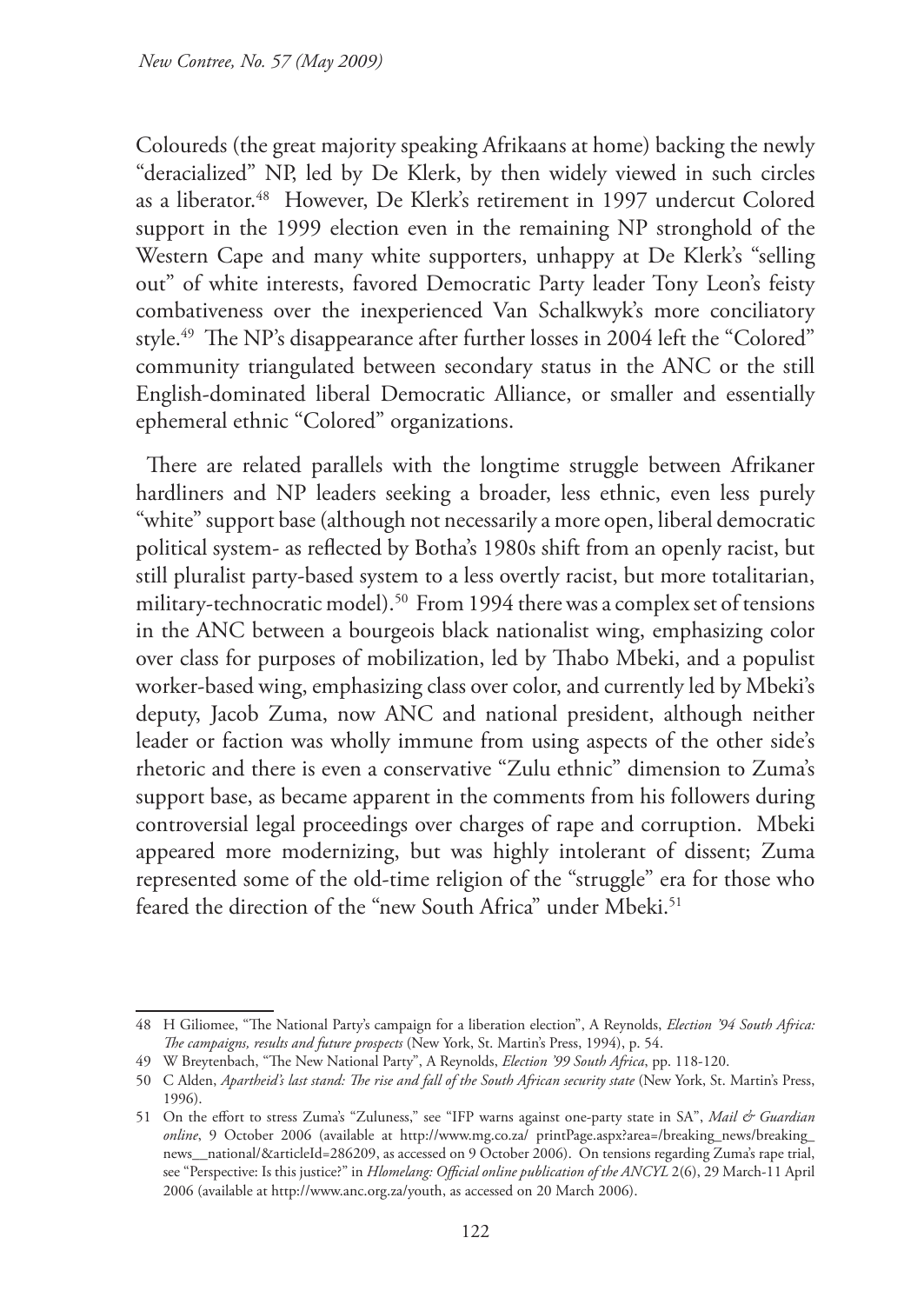## *...Discipline, authority and "redemptive" nationalism*

The ultimate rapprochement between the ANC and a NP that steadily lost support in elections in 1994, 1999, and 2004, rather than between the NP and the liberal Democratic Party (despite a brief and unsuccessful marriage in 2001 between the latter two in a renamed "Democratic Alliance") can be ascribed not only to the kinds of parallel histories noted above, but to the historic nature of their party organizations and their common view of the role of the state. For liberals, the party is one cause amongst many others; for African and Afrikaner nationalists, it is a more sacred project worthy of a higher level of loyalty. In Frederik van Zyl Slabbert's memorable phrase, the NP and ANC represented two competing "redemptive ideologies;"52 Patrick Laurence elaborates:<sup>53</sup>

While there may have been occasional nods in the direction of political tolerance, the antagonists tended to assume that they had all the answers, and that those who were not with them were against them.

Thus the Transvaal wing of the old NP (each province had considerable autonomy) demanded members' "undivided loyalty," binding themselves faithfully to fulfil "the obligations attaching to membership" and submitting to party "authority and discipline."54 A tight hierarchical party structure ensured an active grassroots membership devoted to the NP; those who strayed could be expelled without giving cause.<sup>55</sup> NP officials and party holders had to swear to "seek the development of South Africa's national life along Christian-National lines" and "with undivided loyalty uphold the declared principles of the National Party as the national political front of Afrikanerdom."56

The ANC is more centralized than was the NP, but requires a similarly disciplined membership. Members are expected to show "humility," "a selfless dedication to the struggle for a non-racial, non-sexist and democratic society," and "a commitment to implement the policies of the movement and the decisions of the collective." As in the NP of old, they are are expected to be active members, and, in the tradition of Leninist "democratic centralism," to "accept and defend the decisions of the relevant structures of the movement" and combat "factionalism" while behaving "in an exemplary way in day-to-day

<sup>52</sup> P Laurence, citing F van Zyl Slabbert, "Liberalism and politics", RW Johnson and David Welsh, *Ironic victory: Liberalism in post-liberation South Africa* (Cape Town, Oxford University Press, 1998), pp. 45-46.

<sup>53</sup> P Laurence, "Liberalism and politics", p. 46.

<sup>54</sup> Constitution of the Transvaal NP, quoted in W Vatcher, *White laager*, p. 118.

<sup>55</sup> W Vatcher, *White laager*, pp. 119-123.

<sup>56</sup> W Vatcher, *White laager*, p. 126.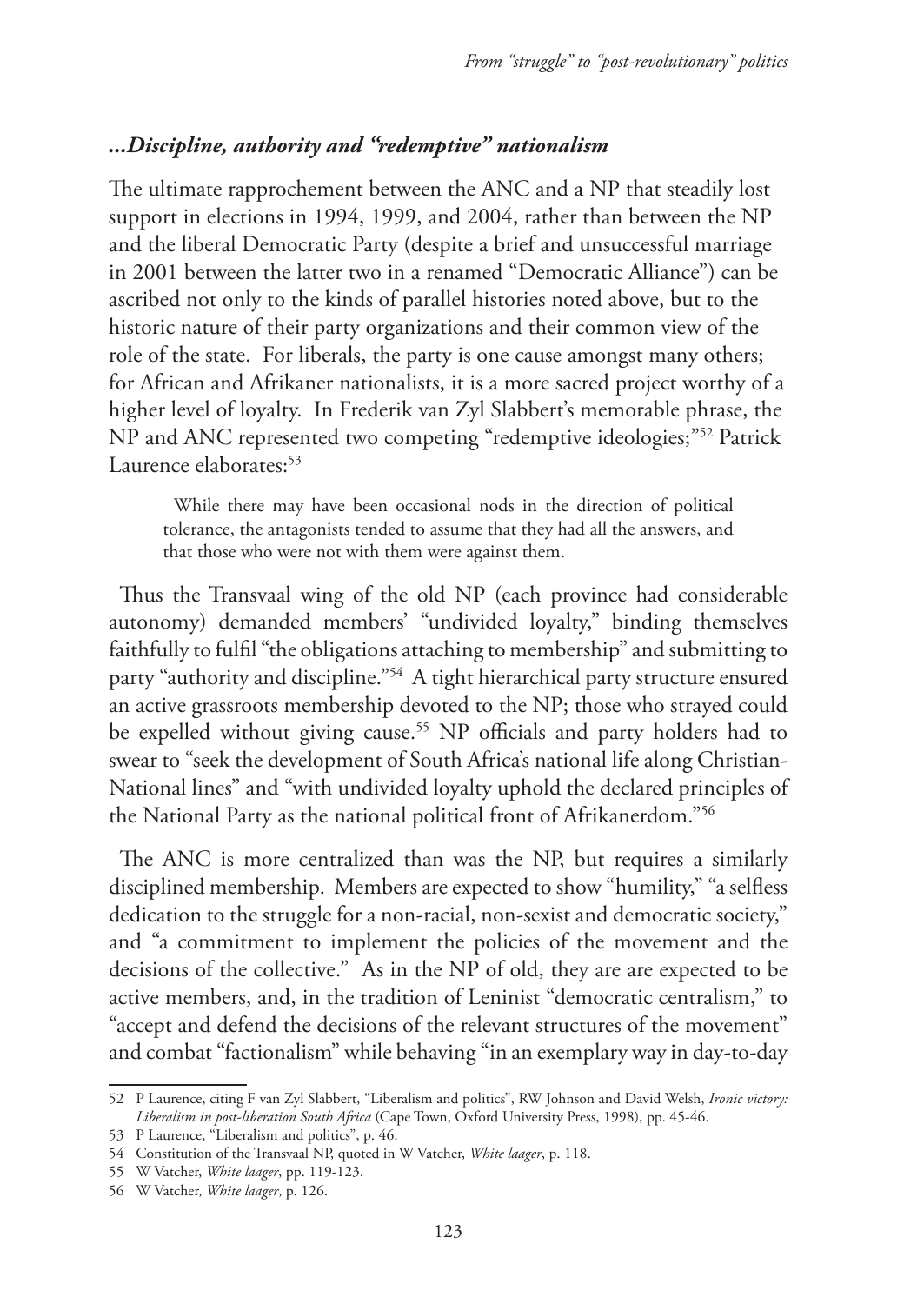life."57 Even Mandela, presumably seeking to offset suspicions that he sought to negotiate privately with the De Klerk government, stressed on his release in 1990 that he was "a loyal and disciplined member" of the ANC and "therefore in full agreement with all of its objectives, strategies and tactics."58 Just as the apartheid-era NP leadership insisted on submission (as when Prime Minister Hendrik Verwoerd forced Cape *verligtes* into silence on Colored rights), so under Mbeki, according to leaked 2002 "briefing notes," the ANC National Executive Committee demanded COSATU and SACP submission, as the "ultra-Left" was accused of being in counter-revolutionary league with the liberal "Right."59

In contrast with liberal thinking, in which the state, like the party, has a limited role, for such "national" movements the state is expected to have an intrusive role, re-shaping society with a view to noble goals, whether empowering previously marginalized Afrikaners or blacks. Once the post-apartheid NP had abandoned ethnicity and race for a broader South Africanism, this was another reason to embrace the ANC. At one level, this expressed a positive development, as spelled out in a joint statement by the leaders of the two parties: the recognition that it was time to move from addressing the past, as the Truth and Reconciliation Commission had done, to work jointly toward building a democratic society.<sup>60</sup> At another, however, it was the result of a pragmatic decision that, as NNP Secretary-General DW Swanepoel put it, there was a choice between continuing a "polarizing style" leading to further isolation and marginalization or joining with the ANC to take the hand of the majority and be part of the decision processes.<sup>61</sup>

<sup>57</sup> See membership link "What is the African National Congress"? on ANC website (available at http://www.anc. org.za/about/anc.html, as accessed on 5 October 2006). Tom Lodge suggests that in practice there is more grassroots room for debate than is suggested by the formal ban on factionalism and restriction on debate to "constructive criticism." See T Lodge, "The ANC in Modern South Africa", *Journal of Modern African Studies* 42(2), June 2004, pp. 197-99.

<sup>58</sup> N Mandela, "Speech on release from prison, Cape Town, 11 February 1990," K Asmal, D Chidester and W James, *Nelson Mandela in his own words*, p. 61.

<sup>59</sup> D Forrest, "Mbeki reaps as he sowed", *Mail & Guardian online*, 28 October 2005 (available at http://www.mg.co. za/articlePage.aspx?articleid=255065&area=/insight/insight\_national/>, as accessed on 31 October 2005). A 2005 ANC newsletter similarly sought to bracket critics on left and right, including D Tutu, COSATU, DA leader T Leon, human rights crusader H Suzman, AIDS activist Z Achmat, and Afrikaner scholar H Giliomee as part of a neoconservative conspiracy. See "The sociology of the public discourse in democratic South Africa, Part VIII: Frame problems and solutions, label identities and assign value!" in *ANC Today*, 5(9), pp. 4-10, March 2005 (available at http://www.anc.org.za/ancdocs/ anctoday/2005/at09.htm, as accessed on 7 March 2005).

<sup>60</sup> See "Gesamentlike deklarasie van die president van die African National Congress en die leier van die Nuwe Nasionale Party," NNP federal council, *Versoening...*, pp. 8-10.

<sup>61</sup> DW Swanepoel, NNP Secretary-General, "Voorwoord," *Versoening...*, p. 2.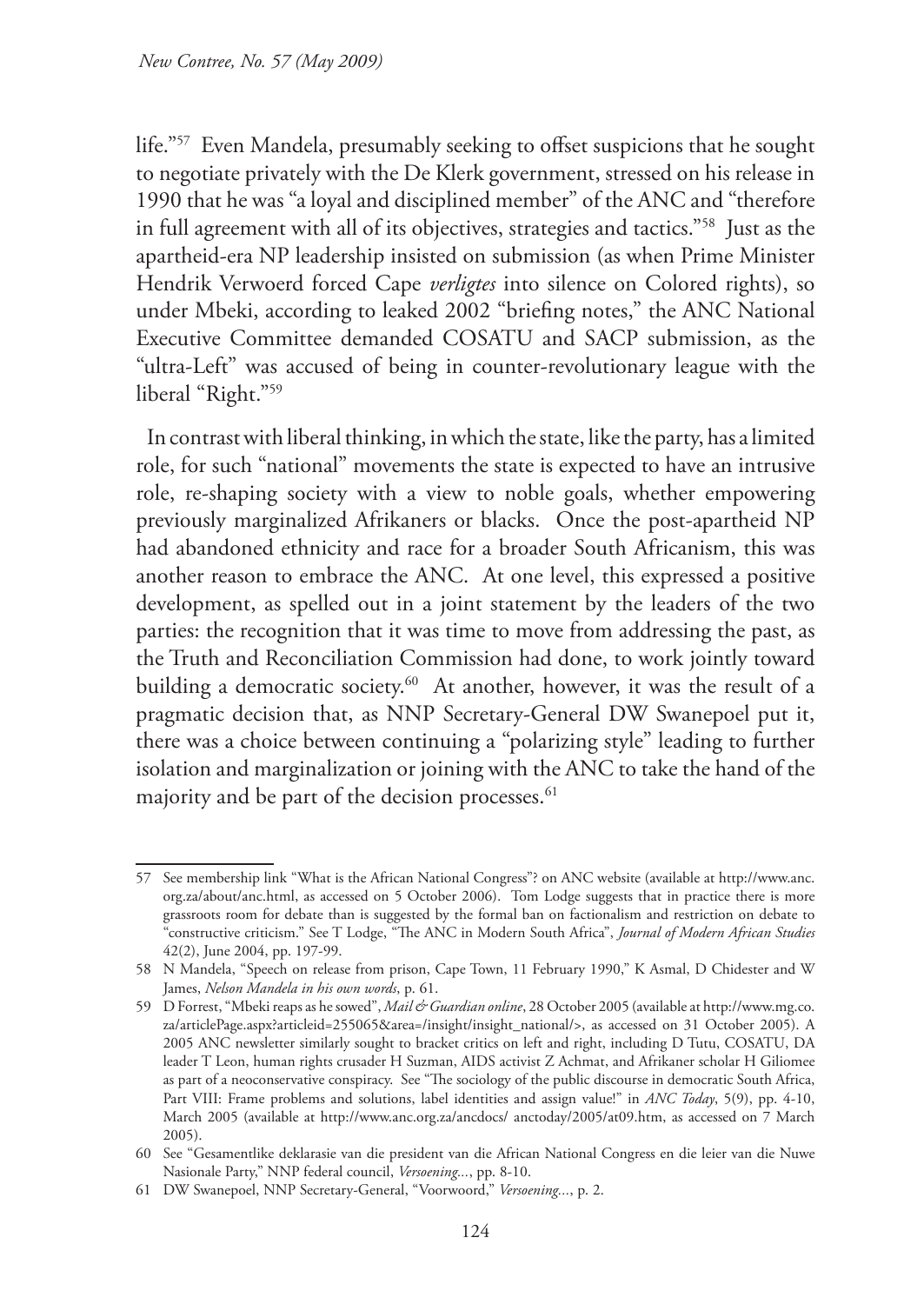## *...Control of the state and the problem of liberalism*

Presumably the chief medium of a "polarizing style" was the Democratic Alliance, heir of the old white liberal Progressive Party and its successor, the Democratic Party, both of which had long so annoyed the NP regime, and which as the DP/DA never failed to get under the skin of the ANC leadership. Despite their ostensible differences, the NP and ANC shared a fundamental distaste for liberalism, even though the constitution to which they adhered in 1993 was essentially liberal in structure. That said, the ANC "final" adjustments of the 1996 constitution are less satisfying to liberal tastes, giving more weight to the ambitions of a centralizing state over regional, local, and individual rights.<sup>62</sup> As Anthea Jeffery puts it:<sup>63</sup>

If the aim of the ruling party is to implement a new form of social engineering, this constitution gives it the tools to do so.

There has been, for instance, talk in ANC circles of reducing the powers of the nine provinces or even eliminating them altogether (in power, the NP long resisted liberal calls for federal decentralization, embracing the latter only when an ANC rather than NP government seemed likely at the national level).64 In the past, two provinces, the Western Cape and Kwazulu-Natal, remained in opposition hands, but although by the last years of the Mbeki era both were effectively under ANC control (the DA gained control of the Western Cape in the 2009 election), the provinces undercut the ability of the central government to dominate powerful regional party bosses, leading to the policy of the ANC leadership of "re-deploying" regional leaders to other roles, preventing their building up local constituencies. Similarly, after the 2004 election the ANC government in the Western Cape province sought to end the last bastion of opposition control of a major South African city (Cape Town, led by then DA mayor Helen Zille, supported by a narrow majority coalition), just as the NP in the past undercut opposition voices by, for instance, stacking representative black bodies with appointees to overcome

<sup>62</sup> R Southall, "The centralization and fragmentation of South Africa's dominant party system", *African affairs* 97(389), October 1998, pp. 448-451.

<sup>63</sup> A Jeffery, "The new constitution: Some doubts", RW Johnson and D Welsh, *Ironic victory*, p. 43.

<sup>64</sup> "DA demands discussions on scrapping of provinces", *Mail & Guardian online*, 28 August 2006 (available at http://www.mg.co.za/printPage.aspx?area=/breaking\_news/breaking\_news\_\_national/&articleId=282130, as accessed on 28 August 2006).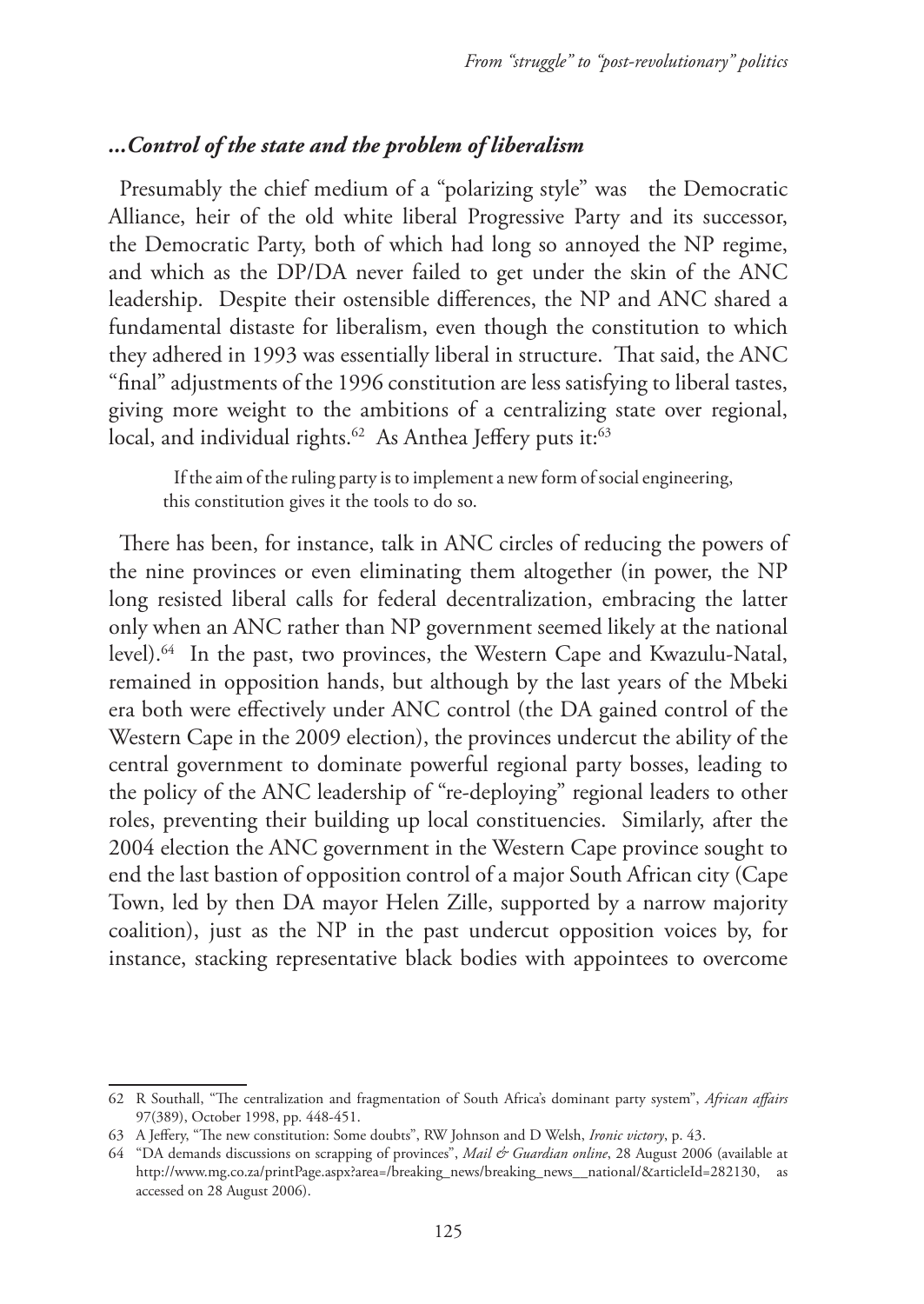hostile elected majorities (such practices in the old Transkei legislature and Colored Representative Council come to mind).<sup>65</sup>

But this distaste for liberalism went far back. In the old South Africa, liberals were bracketed with communists, in the new South Africa with racists. Longtime AB boss and NP pillar Piet Meyer's memoirs close by naming the two great threats to "separate development" (i.e. apartheid) as communism and liberalism.66 Andries Treurnicht, leader of the *Verkrampte* wing of the NP in the late 1970s, listed as the chief foes of Afrikaner nationalism from the 19th century British imperialism- and liberalism, with its emphasis on "equality and brotherhood, Christian unity, the worth of the individual, the rejection of protection, the rejection of laws and force."67

As far back as the 1930s, future ANC president A.B. Xuma, although willing to work with white liberals and not an opponent of liberal ideology as such, repeatedly criticized paternalistic white liberals, who often seemed to want to guide or even restrain blacks in their political efforts.<sup>68</sup> The belief that liberals sought to control the black political agenda remained with later generations of ANC leaders such as Thabo Mbeki. In post-1994 South Africa, liberals were so often excoriated by the new establishment as racist reactionaries that the German liberal Friedrich Naumann Foundation published a whole volume on the subject.69 Mbeki particularly disliked liberals; quoting Oliver Tambo from as far back as 1971, he described them in a 2005 ANC newsletter as "sweet birds." Such "sweet birds" said they "were opposed to apartheid' and in favor of change," but were "objectively" opposed to such change, since they opposed sanctions or the armed struggle, and after 1994 continued to oppose the ANC's affirmative action program, criticized the perceived blurring of

<sup>65</sup> B Maclennan, "Govt plan for Cape Town a blatant abuse, says Zille", *Mail & Guardian online*, 19 September 2006 (available at http://www.mg.co.za/printPage.aspx?area=/breaking\_news/breaking\_news\_\_national/ &articleId=284543, as accessed on 19 September 2006; in 2006 Zille headed a mayoral committee consisting of a coalition of parties, led by the DA (which won a plurality in the previous local elections), but which excluded the ANC and its ally, the Independent Democratic Party. The ANC's Western Cape minister of local government, R Dyantyi, announced that September that he would create a new executive committee that would include the ANC and IDP, but according to a complex formula that would give the ANC control, under the banner of "inclusiveness." See "Backlash over Cape Town `power grab'", *Mail & Guardian online*, 11 October 2006 (available at http://www.mg.co.za/printPage.aspx?area=/ breaking\_news/breaking\_news\_\_ national/&articleId=286373, as accessed at on 11 October 2006).

<sup>66</sup> PJ Meyer, *Nog nie ver genoeg nie: 'n Persoonlike rekenskap van vyftig jaar georganiseerde Afrikanerskap* (Johannesburg, Perskor, 1984), pp. 188-189.

<sup>67</sup> AP Treurnicht, *Credo van 'n Afrikaner* (Cape Town, Tafelberg, 1975), p. 13.

<sup>68</sup> SD Gish, *Albert B Xuma: African, American, South African* (New York, New York University Press, 2000), pp.103-105; pp. 122-124.

<sup>69</sup> L Husemeyer, *Watchdogs or hypocrites? The amazing debate on South African liberals and liberalism* (Johannesburg, Friedrich-Naumann-Stiftung, 1997).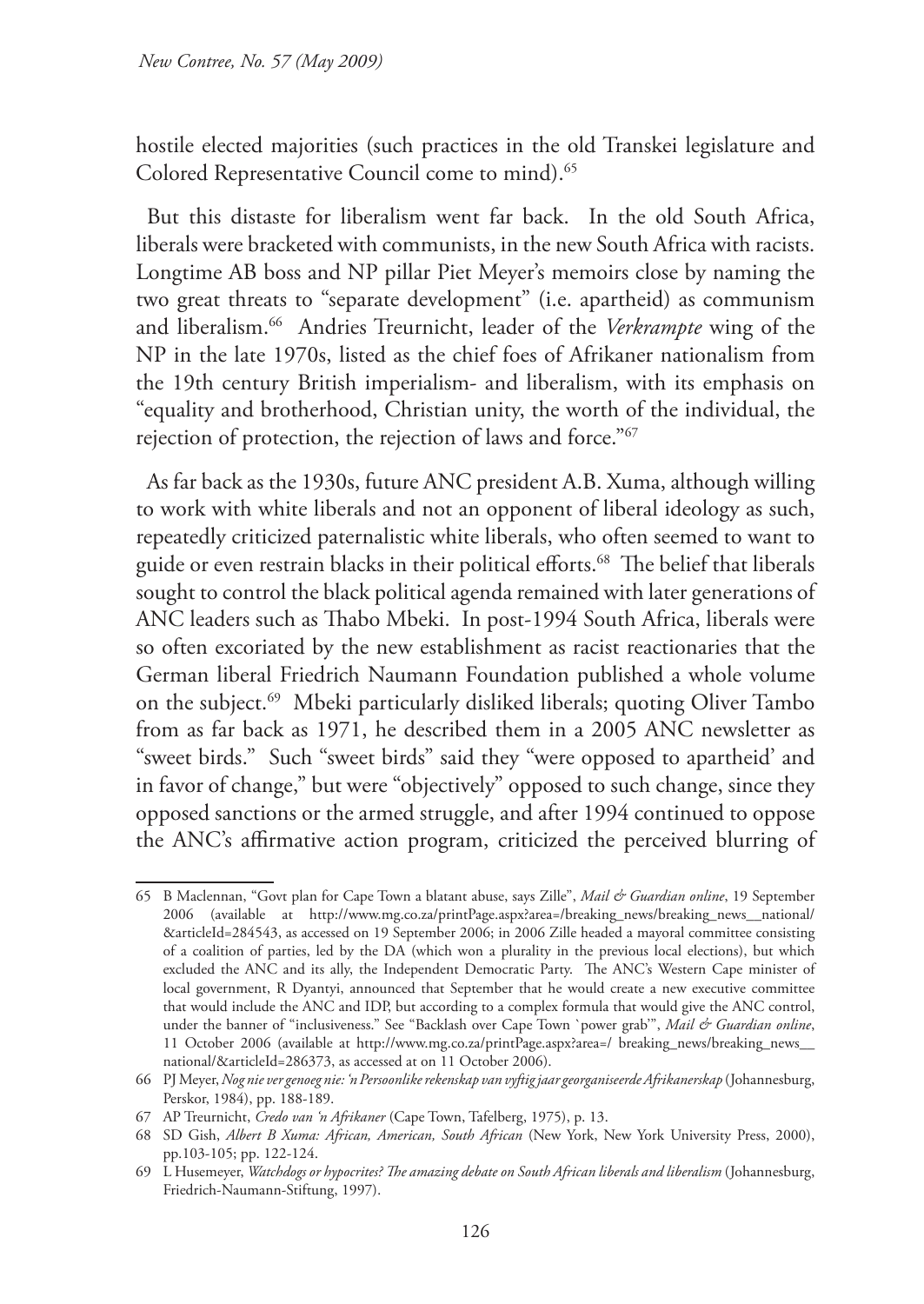state and party, and opposed the ANC emphasis on racism and apartheid as "re-racialisation."70

The theme of an intrusive state returns in the use by both the NP and ANC of the public broadcaster, in a land with limited alternative broadcast media, as an instrument to further a political agenda. Meyer, also longtime head of the South African Broadcasting Corporation (1959-79), describes at length in his memoirs his annoyance at liberal criticisms of the use of the SABC as a NP propaganda instrument.<sup>71</sup> Ironically, in October 2006 even the Young Communist League joined longstanding DA criticism, stating that under the ANC the SABC had a credibility crisis, that its reporting was biased in favor of "certain factions in the ANC," and that certain journalists and analysts had been censored "as part of the broader agenda in the usage of the SABC to further political battles within the liberation movement."72 The DA argued that (as under Meyer) the SABC was controlled by persons aligned with the ruling party and gave extraordinary coverage to ANC events, while ignoring damaging scandals and overlooking or misrepresenting opposition events.<sup>73</sup>

## **Conclusion**

## *Post-revolutionary politics and the great rapprochement*

The view was quite different in ex-NNP eyes. Renier Schoeman, ex-NNP executive director and now an ANC "deployed cadre," argued in the ANC's *Umrabulo* that the DA merely harmed the interests of minorities by being "consistently destructive" and contributing to polarization, rather than supporting the "efforts to build a national consensus founded on true South African patriotism," a cause which had driven NNP leaders "to disband the

<sup>70</sup> T Mbeki, "Letter from the president", *ANC Today* 5(1), p. 7, 13 January 2005 (available at http://www.anc.org. za/ancdocs/anctoday/2005/at01.htm>, as accessed on 4 January 2006).

<sup>71</sup> PJ Meyer, *Nog nie ver genoeg nie*, pp. 124; pp. 138-143.

<sup>72</sup> "YCL calls on the SABC chief group to make report public", 5 October 2006 (available at http://www.sacp.org. za/index.php?option=com\_content&task=view&id=1602&Itemid=96, as accessed on 5 October 2006).

<sup>73</sup> "DA to expose SABC `manipulation, propaganda'", *Mail & Guardian online*, 1 August 2006 (available at http://www.mg.co.za/printPage.aspx?area=/breaking\_news/ breaking\_news\_\_national/&articleId=279450, as accessed on 8 August 2006). An equally disturbing phenomenon from the liberal viewpoint was the harnessing of the Human Rights Commission to attempt to force newspapers, including ones with a long record of often risky opposition to apartheid such as the *Mail & Guardian*, to reduce open criticism of the ANC government on the grounds of alleged racism. See D Glaser, "The media inquiry reports of the South African Human Rights Commission: A critique," *African affairs* 99(396), July 2000, pp. 373-393.